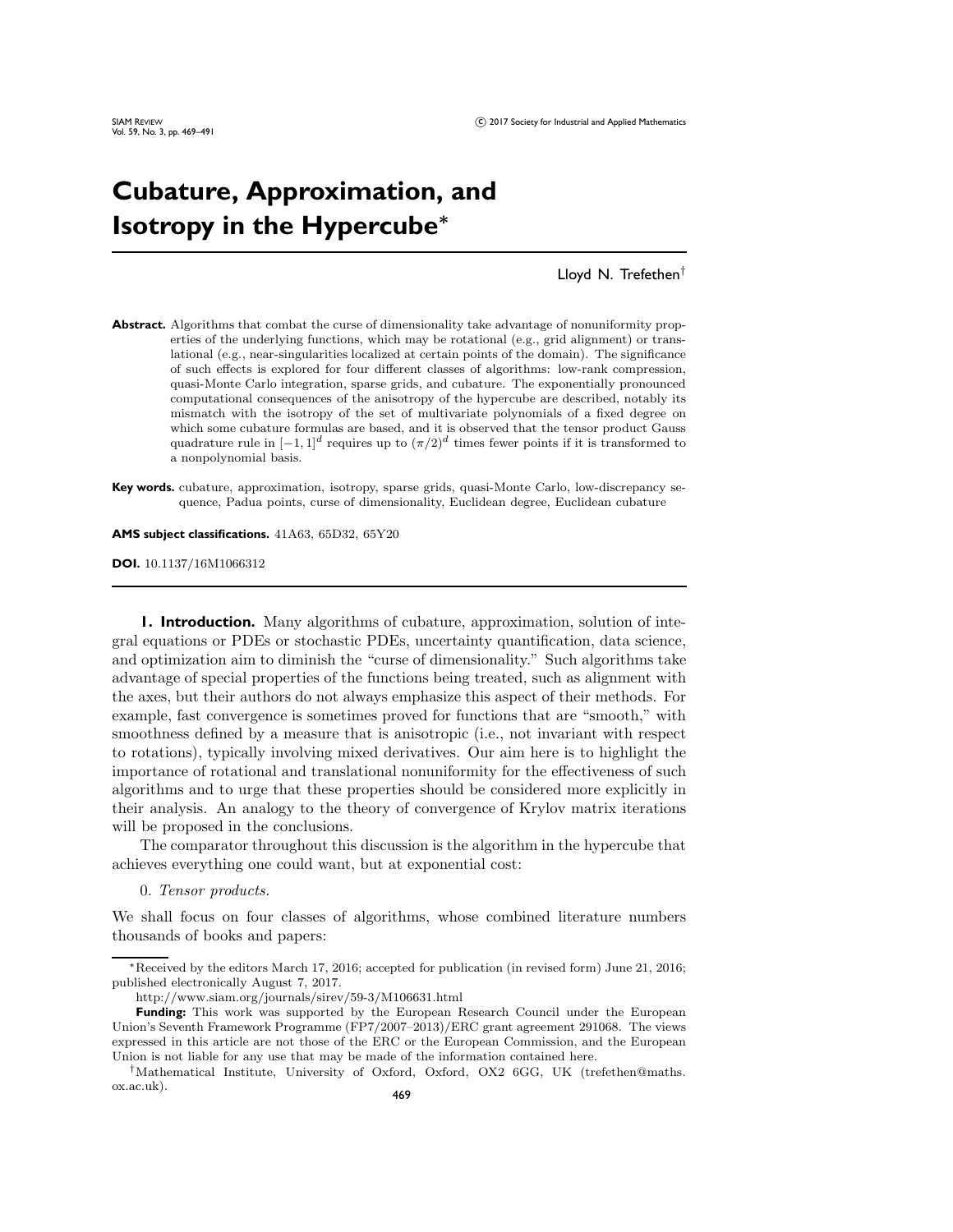- 1. *Low-rank compression.*
- 2. *Quasi-Monte Carlo (QMC) integration.*
- 3. *Sparse grids.*
- 4. *Polynomial-based cubature and Padua points.*

The first three beat the curse of dimensionality at least in part by being anisotropic, taking advantage of alignment of functions with the axes, and as a result, all of these methods are far from invariant with respect to changes of variables. The first method additionally takes advantage of localization of near-singularities. The fourth is, in a sense, perfectly isotropic, since it is based on the set of multivariate polynomials of a fixed degree, which is invariant with respect to rotations, but we shall show that, paradoxically, this introduces a difficulty for problems posed in the hypercube, because this domain is far from isotropic. Specifically, we shall argue that algorithms based on multivariate polynomials of fixed degree have anisotropic resolution power in the hypercube, giving less resolution along diagonals than along diameters, and propose the consideration instead of polynomials of what we call fixed *Euclidean degree.*

There is no doubt that all of these algorithms are useful in applications. The explanation for this would appear to be that the functions that arise in applications are not mathematically arbitrary, but tend to have special properties. This hints at the complexity of the subject, for it can never be easy to make statements about the deviation from randomness of practical problems.

This paper is organized as follows. For each of the four classes of methods, we first describe a uniformity issue that arises and demonstrate its importance. The essential issues are described with the help of experiments and figures mainly for  $d = 2$ , where multidimensional effects appear in their simplest form. We then discuss theorems from the literature of the method under consideration to illustrate how anisotropy or translational nonuniformity may be reflected in a rigorous analysis. Theoretical analysis in the low-rank, QMC, and sparse grids literatures is typically based on (anisotropic) measures of smoothness, whereas the cubature literature emphasizes polynomial degree of exactness.

In the final section [7](#page-16-0) we show that a change of variables in each dimension can improve the complexity of tensor product representations by an exponential factor:

# 0 . *Transformed tensor product grids.*

This observation is in line with the discussion of the earlier sections in that, once again, the key point concerns nonuniformity of standard algorithms.

Of course, some authors do discuss the special properties of multivariate functions that enable certain algorithms to be effective, and we conclude this introduction with three examples. On p. 136 of their survey of QMC integration Dick, Kuo, and Sloan write [\[23\]](#page-20-0):

Note that we do *not* say that all high-dimensional problems can be successfully tackled by QMC methods. Rather, the interest is in recognizing and analysing mathematically the particular features that make *some* highdimensional problems manageable.

Another example comes from the introduction to a recent paper of Dahmen et al. [\[21\]](#page-20-1):

Solutions to real-world high-dimensional problems are thought to have a structure different from high-dimensional regularity that renders them more amenable to numerical approximation. The challenge is to explicitly define these new structures, for a given class of problems, and then build numerical methods that exploit them.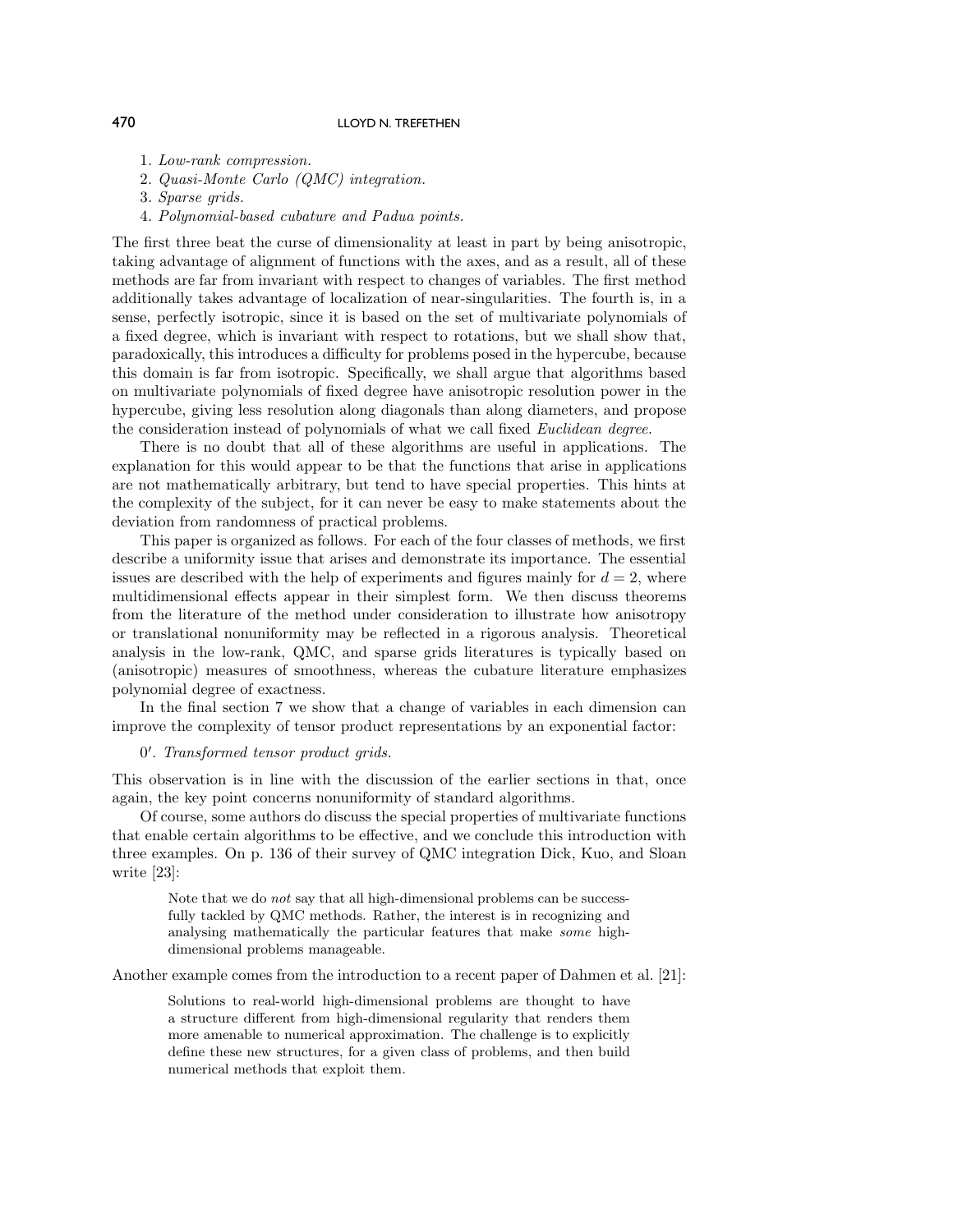#### ISOTROPY IN THE HYPERCUBE 471

Finally, from p. 16 of Constantine's book on active subspaces [\[20\]](#page-20-2):

The only way to fight the curse of dimensionality is to identify and exploit special structure in the model.

<span id="page-2-4"></span>**2. Tensor Products.** "Method zero" is tensor products. This is the most straightforward procedure by which, for generations, expansions and numerical methods on a one-dimensional interval have been lifted up to a higher-dimensional box.

For numerical convenience, our hypercube will be  $[-1, 1]^d$  rather than  $[0, 1]^d$ . In one dimension, a function may be approximated by a polynomial

<span id="page-2-0"></span>(2.1) 
$$
p(x) = \sum_{i=0}^{n-1} a_i T_i(x),
$$

which we have written in terms of Chebyshev polynomials  $T_i$  rather than monomials  $x<sup>i</sup>$  since this is good practice numerically. Such an approximation might be obtained, for example, by interpolation in a grid of n Chebyshev points. The two-dimensional analogue of [\(2.1\)](#page-2-0) is the bivariate polynomial

<span id="page-2-1"></span>(2.2) 
$$
p(x,y) = \sum_{i=0}^{n-1} \sum_{j=0}^{n-1} a_{ij} T_i(x) T_j(y),
$$

and in d dimensions it is a multivariate polynomial of *maximal degree*  $n - 1$ ,

<span id="page-2-3"></span>(2.3) 
$$
p(\mathbf{x}) = \sum_{i_1=0}^{n-1} \cdots \sum_{i_d=0}^{n-1} a_{i_1,\ldots,i_d} T_{i_1}(x_1) \cdots T_{i_d}(x_d),
$$

with  $\mathbf{x} = (x_1, \ldots, x_d)$ . A multivariate polynomial approximation of this form can be obtained by interpolation in the tensor product grid of  $N = n^d$  points obtained by taking the same  $n$  values as before in each coordinate, as illustrated later in Figure [10](#page-18-0) for  $n = 16$  and  $d = 2$ ; for any data on the grid, there is a unique interpolant. We shall return to polynomial interpolation in section [6.](#page-11-0)

**3. Low-Rank Compression.** A powerful tool in many areas of computational science is the approximation of matrices, tensors, and their multivariate function analogues by structures of low rank. (A function  $f(x, y)$  is the continuous analogue of a matrix  $A = (A_{ij})$ , and a function such as  $f(x, y, z)$  in three or more dimensions is the continuous analogue of a tensor.) Such ideas have been exploited by Bebendorf [\[2,](#page-20-3) [3\]](#page-20-4), Carvajal, Chapman, and Geddes [\[15\]](#page-20-5), Drineas, Kannan, and Mahoney [\[25\]](#page-21-0), Goreinov et al. [\[29,](#page-21-1) [54\]](#page-22-0), Gorodetsky, Karaman, and Marzouk [\[30\]](#page-21-2), Grasedyck, Kressner, and Tobler [\[31\]](#page-21-3), Hackbusch [\[36\]](#page-21-4), Khoromskij [\[43\]](#page-21-5), and many others, including my own Chebfun2 and Chebfun3 projects for computing with functions in two or three dimensions, joint work with Townsend and Hashemi, respectively [\[26,](#page-21-6) [39,](#page-21-7) [64\]](#page-22-1). Some further references include [\[6,](#page-20-6) [21,](#page-20-1) [38\]](#page-21-8).

Details vary, but the basic idea of low-rank representation of a multivariate function  $f(\mathbf{x})$  in d variables  $\mathbf{x} = (x_1, \ldots, x_d)$  is to represent it by a finite sum of separated products,

<span id="page-2-2"></span>(3.1) 
$$
f_r(\mathbf{x}) = \sum_{i=1}^r g_1^{(i)}(x_1) g_2^{(i)}(x_2) \cdots g_d^{(i)}(x_d)
$$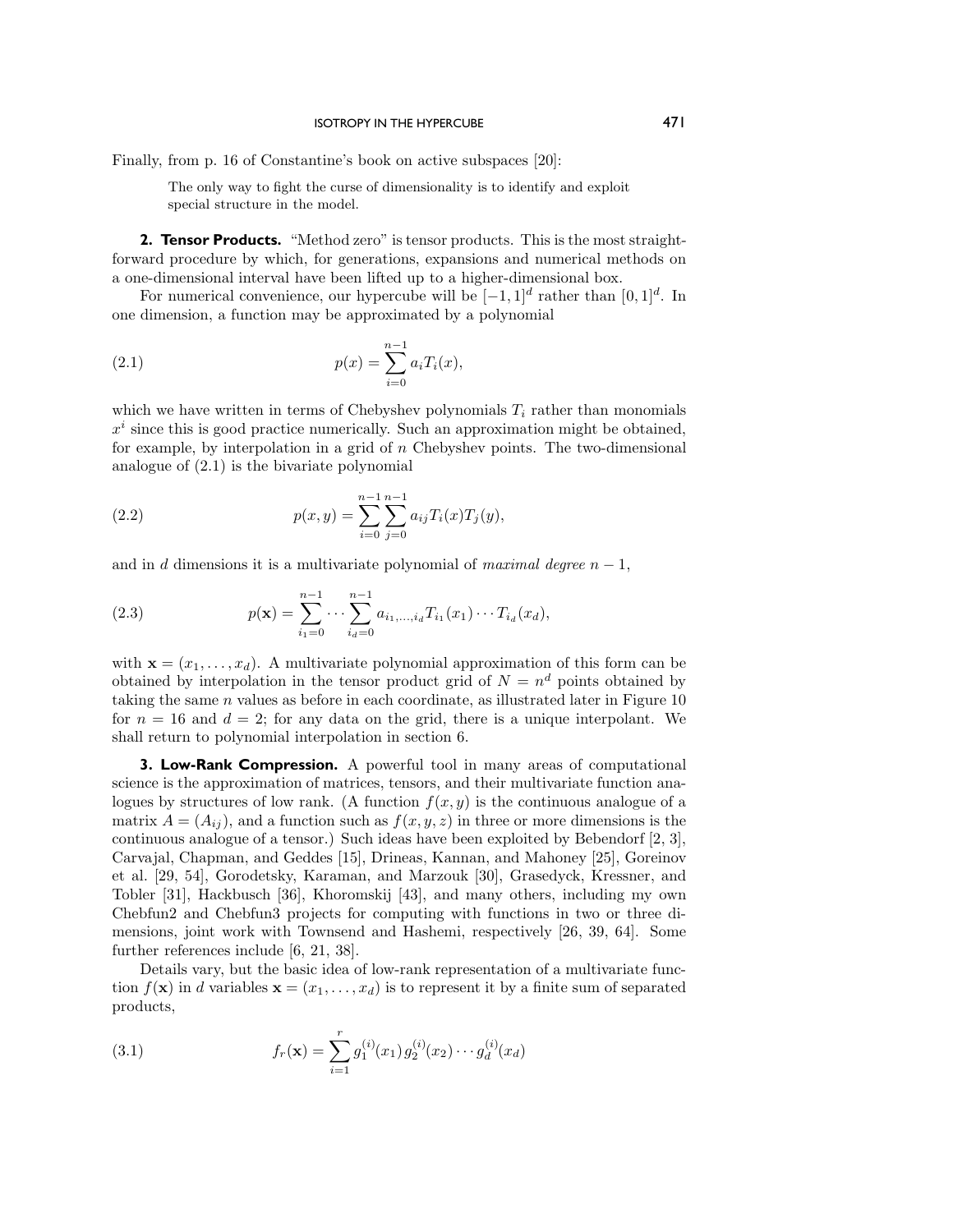(not always written in this fully separated form). If  $r = 1$ , we have the familiar case of a *separable* function, such as  $f(x, y) = g(x)h(y)$  in two dimensions. In many applications good approximations are obtained for surprisingly small values of r, which is called the *tensor rank* of  $f_r$  if the representation is minimal [\[44\]](#page-21-9). For example,  $f(\mathbf{x}) = \exp(\alpha(x_1^2 + \cdots + x_d^2))$  has rank 1 for any  $\alpha$  and  $d$ , and  $f(\mathbf{x}) = \sin(\alpha(x_1 + \cdots + x_d))$ has rank d (over the real field; the rank is 2 over the complex field [\[36\]](#page-21-4)). A function that depends on only one variable, like  $f(\mathbf{x}) = \tanh(\alpha(x_1))$ , has rank 1. For  $d = 2$ , optimal low-rank approximations are described by the singular value decomposition (SVD), and there are generalizations of the SVD to higher dimensions [\[44,](#page-21-9) [47\]](#page-21-10). The methods referenced above, which can be regarded as approximate generalizations of Gaussian elimination with complete pivoting [\[63,](#page-22-2) [65\]](#page-22-3), are computationally faster than the SVD, though not optimal in the approximation sense.

Low-rank approximations have been advocated in dimensions ranging from 2 up to hundreds and higher. At the high-dimensional end, which has found application in quantum mechanics and stochastic/parametric PDEs, among other areas, a method that has received particular attention is tensor-train decomposition [\[30,](#page-21-2) [43,](#page-21-5) [53\]](#page-22-4). At the low-dimensional end, a major part of this literature is devoted to representing large matrices not by global low-rank approximations, but by low-rank approximations of submatrices composed in a hierarchical fashion, which we shall comment on in the last two paragraphs of this section. A survey of low-rank representations can be found in [\[31\]](#page-21-3).

The following example shows that compressing a function by low-rank approximation is not always possible. Suppose the hyperbolic tangent mentioned above is rotated in d-space to become

(3.2) 
$$
f(\mathbf{x}) = \tanh(\alpha(d^{-1/2}(x_1 + \dots + x_d))).
$$

Instead of rank 1, f now has infinite rank. Computationally we ask, what rank is needed to approximate it to a given precision? In the case  $d = 2$ , we can explore the matter using Chebfun, which by default computes approximations [\(2.1\)](#page-2-0) and [\(2.2\)](#page-2-1) to about 15 digits of accuracy:

```
>> f = chebfun2(\mathbb{Q}(x,y) tanh(10*x);
\gg rank(f)ans = 1>> f = chebfun2(\mathcal{O}(x,y) tanh(10*(x+y)/sqrt(2)));
>> rank(f)
ans = 103
```
This experiment reveals that with  $\alpha = 10$ , the aligned function has rank 1, as expected, whereas the rotated one has rank 103, a number that grows linearly with  $\alpha$ . Further experiments show that to represent this function to 15-digit precision, a tensor product Chebyshev grid needs about  $14\alpha \times 14\alpha$  points, whereas the low-rank representation requires about 9 $\alpha$  terms each involving two vectors of length about 18 $\alpha$ . Thus, the low-rank representation achieves no compression.

Figure [1,](#page-4-0) taken from the "square and round pegs" example at [www.chebfun.org,](www.chebfun.org) gives a visual illustration of the dependence of low-rank compressibility on alignment with axes. The two functions shown are

<span id="page-3-0"></span>(3.3) 
$$
f(x,y) = \frac{1}{(1+(2x)^{20})(1+(2y)^{20})}
$$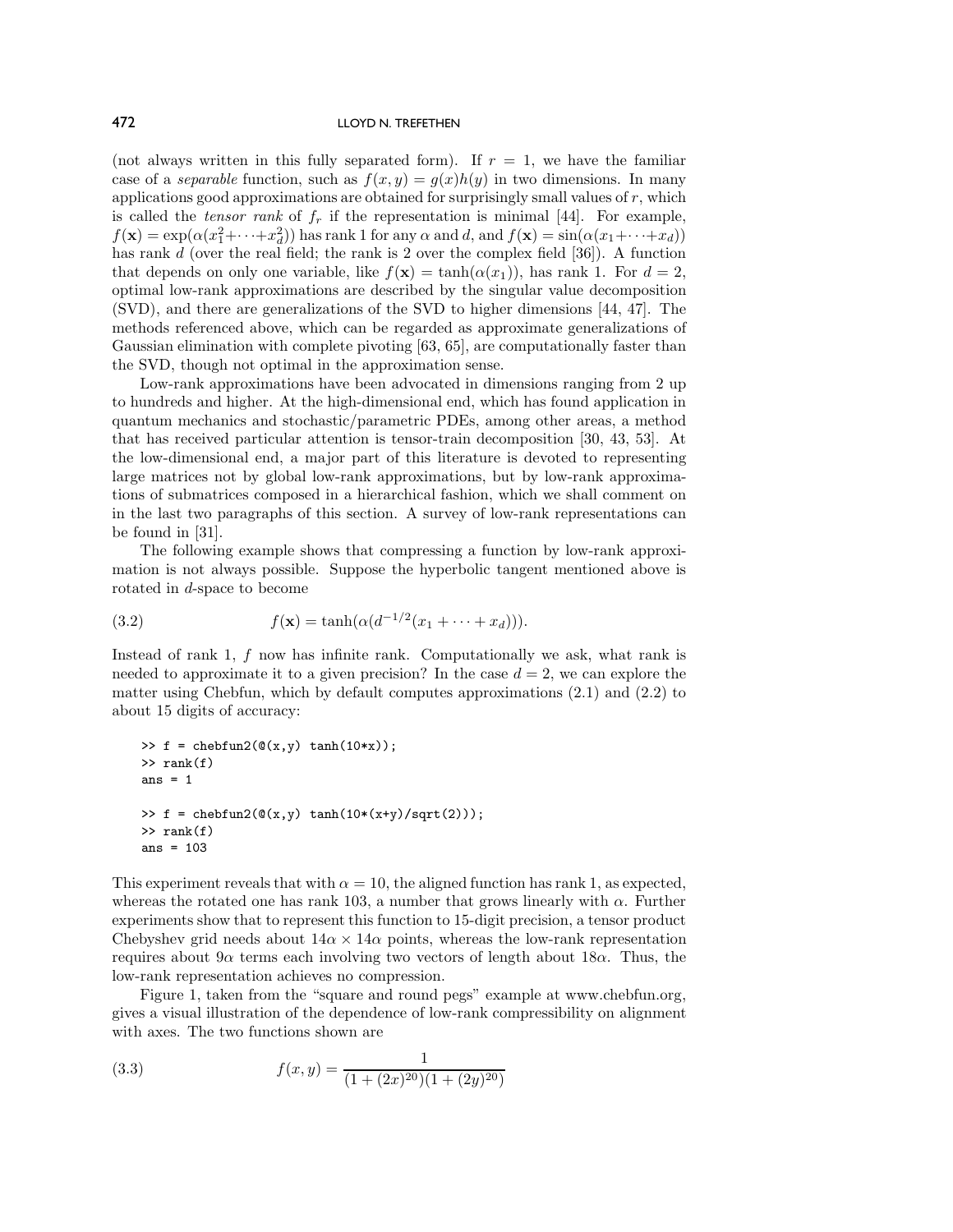<span id="page-4-0"></span>

**Fig. 1** "Square peg" and "tilted peg" examples [\(3](#page-3-0).3)–[\(3](#page-4-1).4), both resolved to about 15-digit accuracy in the unit square by Chebfun2. Chebfun2 constructs low-rank representations by an approximation to a continuous analogue of the algorithm of Gaussian elimination with complete pivoting of numerical linear algebra [\[63,](#page-22-2) [64\]](#page-22-1). First a rank-1 approximation is formed that captures the largest function value in the square; then a second rank-1 piece is constructed that captures the largest value of the error in the first approximation; and so on iteratively until machine precision is reached.

and its rotated and slightly expanded cousin

<span id="page-4-1"></span>(3.4) 
$$
g(x,y) = \frac{1}{(1 + (2x + 0.4y)^{20})(1 + (2y - 0.4x)^{20})}
$$

The first has rank 1, but the second has numerical rank 100.

Besides functions aligned with the axes, low-rank representations can also be effective in dealing with functions whose regions of complexity are localized. For a two-dimensional example, the Runge function

(3.5) 
$$
f(x,y) = (10 + x^2 + y^2)^{-1}
$$

can be approximated to 15-digit precision by a  $17 \times 17$  tensor product [\(2.2\)](#page-2-1), or by a rank  $r = 5$  representation [\(3.1\)](#page-2-2) involving  $2r = 10$  univariate functions of degree 20; this is not much compression. If the singularity is made narrower by changing 10 to 0.01, however, the tensor product dimension increases to  $330 \times 330$ , whereas the lowrank approximation increases only to rank 21 with univariate functions of degree 380. Thus, for this second and sharper function, the compression is substantial. It depends on the singularity being localized, however. If a second singularity is introduced,

(3.6) 
$$
f(x,y) = (0.01 + x^2 + y^2)^{-1} + (0.01 + (x - 0.5)^2 + (y - 0.5)^2))^{-1},
$$

the rank doubles to 43 and thus the compression is halved. The localization effect is illustrated in Figure [2,](#page-5-0) which shows skeletons of low-rank approximations to

<span id="page-4-2"></span>(3.7) 
$$
f(x,y) = ((x+1.05)^2 + (y+1.05)^2)^{-1/2}
$$

and

<span id="page-4-3"></span>(3.8) 
$$
g(x,y) = \frac{1}{0.001 + (x - 0.2)^2 + (y - 0.5)^2}.
$$

In both cases the low-rank representation concentrates attention along lines where the function is rapidly varying.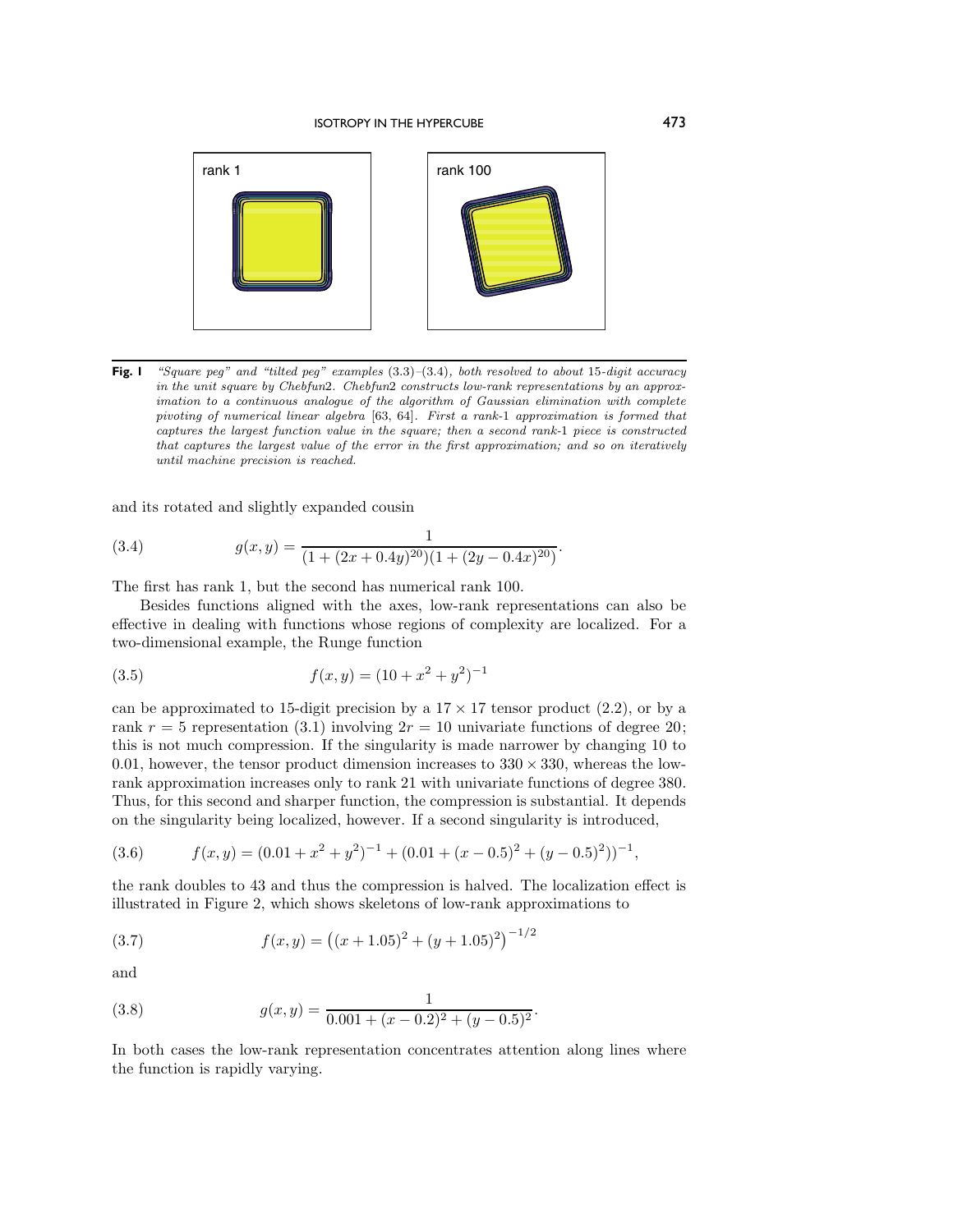<span id="page-5-0"></span>

**Fig. 2** Successful low-rank compression of the functions (3.[7\)](#page-4-2) and (3.[8\)](#page-4-3) with localized near-singularities, both computed by Chebfun [\[64\]](#page-22-1) with accuracy specification  $10^{-12}$  and rank 19. The function f has a singularity off the bottom-left corner at  $x = y = -1.05$ , and g has complex singularities near  $x = 0.2$ ,  $y = 0.5$ . Dots mark the pivot locations as the 19 rank-1 pieces are successively added up, each such step making the error zero on the corresponding horizontal and vertical lines. Tensor product representations to the same accuracy would require on the order of  $10^4$  and  $10^5$  data values, respectively. In higher dimensions the savings for functions with localized singularities can be huge.

The foregoing examples make it clear that low-rank approximations can be much more efficient than tensor products in some cases, but not all. This raises the question of what theorems are stated in the literature to support their use. To discuss this we must distinguish the two cases of global and hierarchical representations.

First, concerning global low-rank approximations, there are theorems showing effective approximation of functions dominated by singularities near one edge or corner of the domain, as in the function f of Figure [2.](#page-5-0) See, for example, Theorem 1 of  $[3]$ . Such analysis might make use of a notion stemming from [\[10\]](#page-20-7) of a function being *asymptotically smooth* [\[2,](#page-20-3) [36,](#page-21-4) [67\]](#page-22-5), which is a precise formulation of the condition that the smoothness increases with distance from the singularity.

A quite different set of theorems for tensor algorithms for PDEs appears in [\[21\]](#page-20-1), where it is shown under suitable hypotheses that if the right-hand side of an elliptic PDE can be approximated with low rank, then the solution can be approximated with low rank too. An analogous result for Lyapunov equations is given in [\[56\]](#page-22-6).

On the other hand, there are hierarchical representations, applicable for lower dimension d. These have a long history, featuring celebrated ideas such as the fast multipole method [\[32\]](#page-21-11), wavelets [\[5\]](#page-20-8), and Calderon–Zygmund decomposition [\[14\]](#page-20-9). Closer to this paper, see the books by Bebendorf [\[2\]](#page-20-3) and Hackbusch [\[36\]](#page-21-4) and many other items in our bibliography. The prototypical application of these representations is to represent a function  $f(x, y)$  that is the kernel of an integral operator singular along the diagonal line  $x = y$ . Viewed as a whole, these are not low-rank representations but geometrically graded ones, with fine structure near the diagonal and coarser structure further away. It is the individual patches, which Tyrtyshnikov calls the tiles of a mosaic, that have low rank, and again a common assumption for analysis is that of asymptotic smoothness. Under this hypothesis, theorems about efficient representations based on low-rank tiles have been proved. On an individual tile, the curse of dimensionality has not been beaten, and indeed, the low-rank approximation on an individual tile might be represented by a tensor product; it is only in the large that compression is achieved by the exploitation of the graded nature of the function.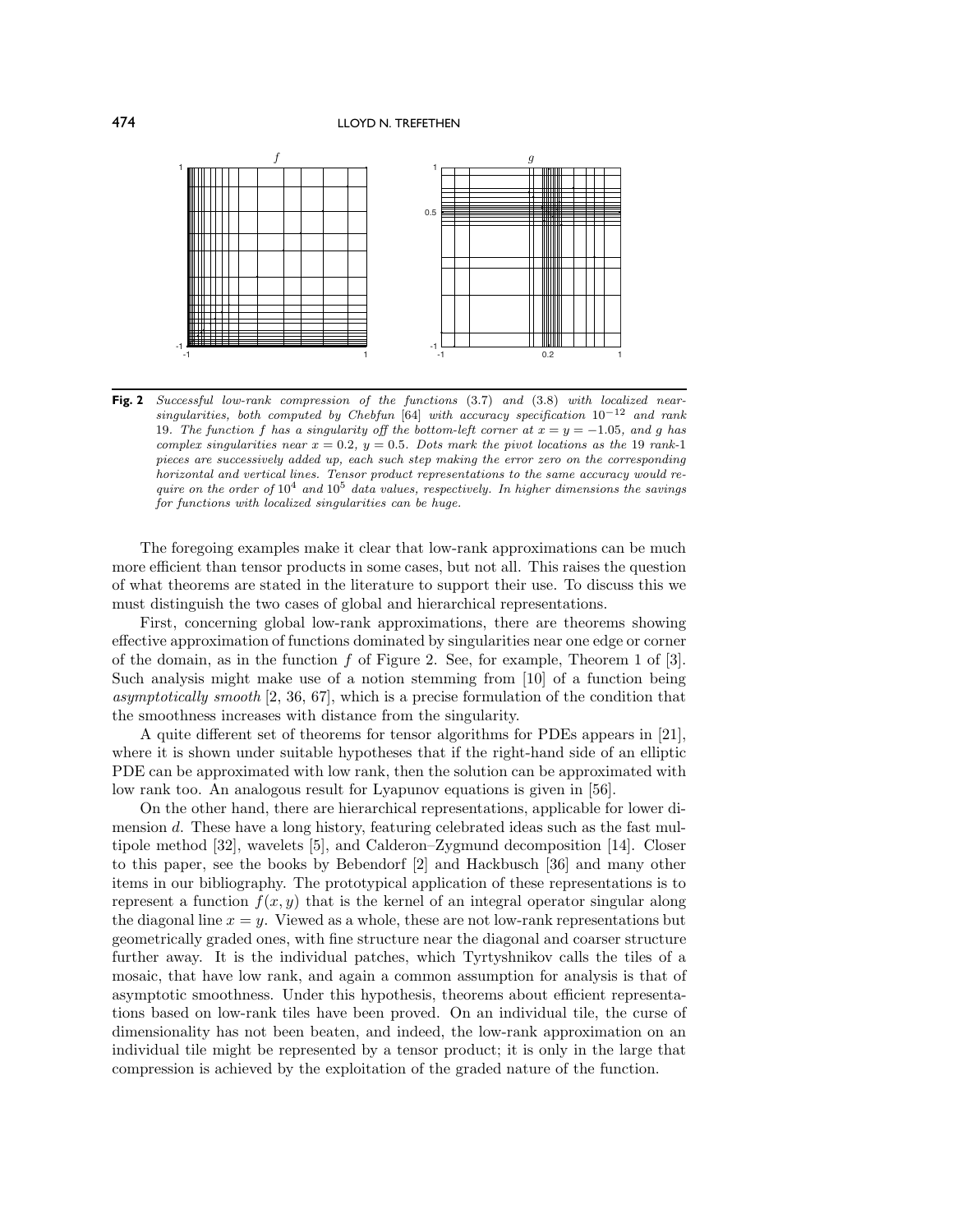#### **ISOTROPY IN THE HYPERCUBE** 475

In summary, both global and hierarchical low-rank representations can take advantage of the special structure of smoothness increasing with distance from singularities, but it would appear that there is no theory that claims that the representations can beat the curse of dimensionality for approximating general functions. This reflects the familiar fact from linear algebra that although some matrices have singular values decreasing rapidly to zero, many do not.

<span id="page-6-3"></span>**4. Quasi-Monte Carlo Integration.** The low-rank representations of the last section can be applied to all sorts of problems of function approximation, differential equations, integral equations, optimization, and other areas. In turning to our second class of algorithms, we narrow down to the conceptually simplest of all applications, cubature, which is a standard term for numerical integration in multiple dimensions [\[18,](#page-20-10) [35,](#page-21-12) [46\]](#page-21-13). Suppose an integrable function f is defined in the hypercube  $[-1, 1]^d$  and we are interested in its integral  $I = I[f]$  over this domain. A *cubature formula* is a functional for approximating I of the form

<span id="page-6-2"></span>(4.1) 
$$
I_N = I_N[f] = \sum_{i=1}^N w_i f(\mathbf{s}_i),
$$

defined by *nodes*  $\mathbf{s}_i \in [-1, 1]^d$  and *weights*  $w_i \in \mathbf{R}$ . For  $d = 1$ , the special case of quadrature, Gauss and Clenshaw–Curtis and related formulas give high accuracy if f is smooth. Specifically, if f has a piecewise continuous  $\nu$ th derivative of bounded variation for  $\nu \geq 2$ , the convergence is algebraic [\[70\]](#page-22-7),

(4.2) 
$$
I - I_N = O(N^{-\nu - 1}),
$$

and if f is analytic, the convergence is geometric  $[66]$ ,

(4.3) 
$$
I - I_N = O(C^{-N}), \quad C > 1.
$$

(Note that these formulas pertain to N-point quadrature formulas applied on a global grid, corresponding to what is called p*-convergence* in the literature of finite element methods, as opposed to quadrature formulas like Simpson's rule constructed by composition of fixed-degree pieces, corresponding to h*-convergence.*) In d dimensions, one may take a tensor product of n-point Gauss rules to obtain a product Gauss rule with  $N = n<sup>d</sup>$  points. The mathematics is essentially the same, but because N grows exponentially with d, this corresponds to much slower convergence,

(4.4) 
$$
I - I_N = O(N^{(-\nu - 1)/d}), \quad I - I_N = O(C^{-N^{1/d}}).
$$

For  $d = 2$  or 3 these rates may still be quite good, but in higher dimensions they become increasingly unsatisfactory.

And so there has been great interest in devising alternative cubature formulas. An extreme case is *Monte Carlo integration*, in which the nodes  $s_i$  are simply random points in the hypercube and the weights  $w_i$  are all equal to  $2^d/N$ ,

<span id="page-6-0"></span>(4.5) 
$$
I_N[f] = \frac{2^d}{N} \sum_{i=1}^N f(\mathbf{s}_i).
$$

Here the convergence rate is

<span id="page-6-1"></span>(4.6) 
$$
I - I_N = O(N^{-1/2}),
$$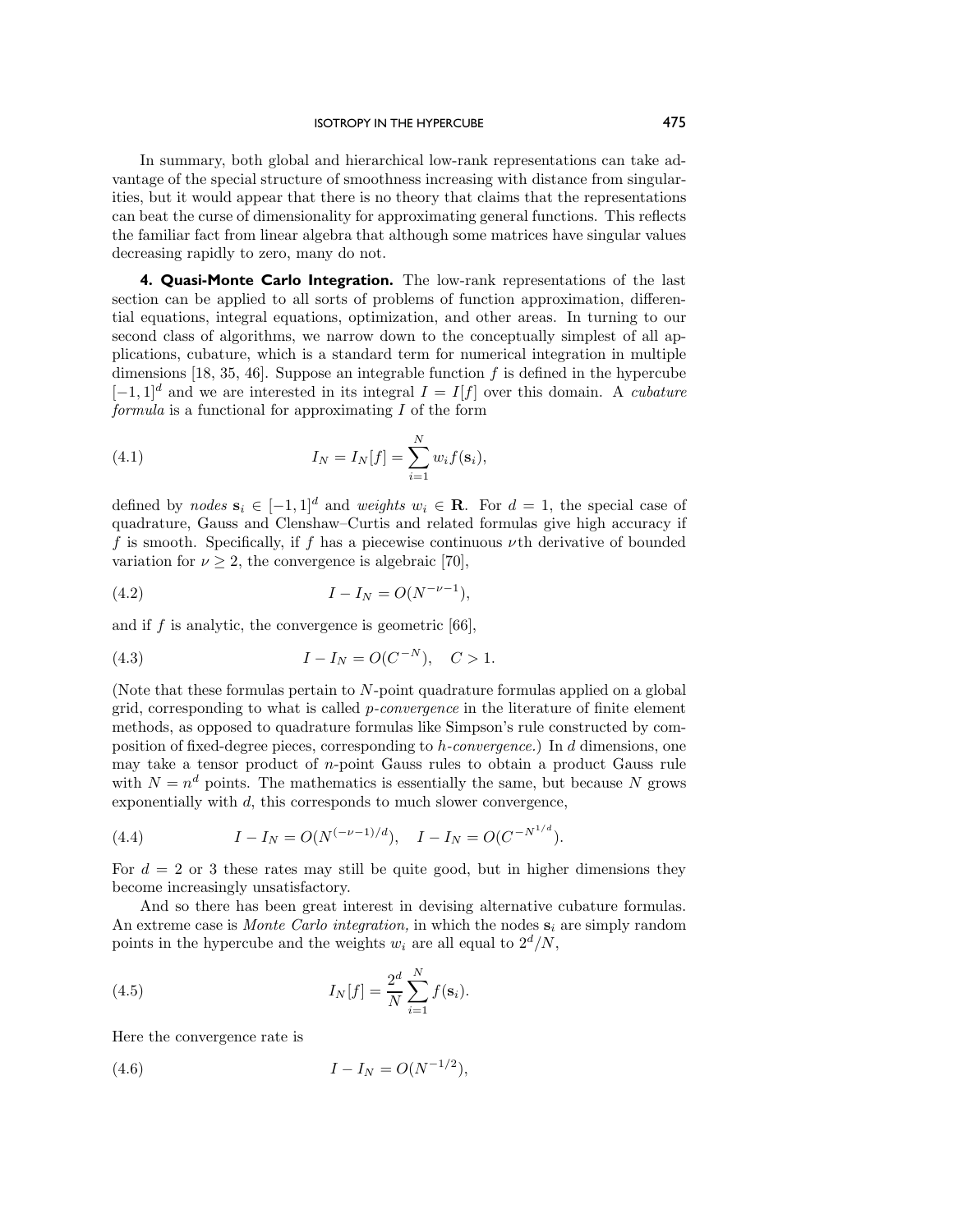<span id="page-7-0"></span>

**Fig. 3** 610-point random and QMC point sets in the unit square. Unlike random points, QMC points generally depend on the orientation of the axes, as does much of the mathematical analysis of their effectiveness.

independent of d and of the smoothness of  $f$  (the constant in the " $O$ " depends only on the variance of f ) [\[13,](#page-20-11) [23\]](#page-20-0). *Quasi-Monte Carlo (QMC) formulas* aim to improve this rate while still being efficient in high dimensions [\[13,](#page-20-11) [23,](#page-20-0) [50\]](#page-21-14). Their characteristic feature is that all the weights are equal, so that  $(4.5)$  still applies, but the points  $s_i$  are chosen in a more uniform fashion by a procedure that is partly or fully deterministic. The traditional aim of such methods is convergence at a rate closer to  $O(N^{-1})$ , which can be a dramatic improvement over  $(4.6)$ . Theoretical bounds often take the (disappointingly large) form

<span id="page-7-1"></span>(4.7) 
$$
I - I_N = O((\log N)^{d-1} N^{-1}),
$$

or sometimes the same form with  $(\log N)^{d-1}$  replaced by  $(\log N)^d$ .

Among the well-known choices of points for QMC simulations are the *Halton* sequences and *Fibonacci* sets. Figure [3](#page-7-0) illustrates these in two dimensions, taking  $N = 610$  for the comparison because that is a convenient choice for the Fibonacci case.

Loosely speaking, one hopes for good convergence of a QMC method if the function is smooth and the points are well distributed. A foundational theorem for making this precise is the *Koksma–Hlawka inequality* [\[13,](#page-20-11) [23,](#page-20-0) [41,](#page-21-15) [50\]](#page-21-14). This result asserts that the error can be bounded by the product of the discrepancy  $D_N^*$  of the set of points and the variation  $V[f]$  of the integrand:

$$
(4.8)\t\t\t |I - I_N| \le D_N^* V[f].
$$

The first of these quantities, the  $(s \n*tar*$ *-)discrepancy*  $D_N^*$ , is defined as

(4.9) 
$$
D_N^* = \max_{\mathbf{x} \in [-1,1]^d} |I[\chi_{\mathbf{x}}] - I_N[\chi_{\mathbf{x}}]|,
$$

where  $\chi_{\mathbf{x}}$  is the characteristic function corresponding to the *d*-dimensional rectangular box delimited by vertices **x** and  $x_1 = \cdots = x_d = -1$  (one corner of the hypercube). This is a measure of how uniformly distributed the sample points are, and indeed, QMC sequences are also called *low-discrepancy sequences*. The best-distributed point sets known achieve  $D_N^* = O((\log N)^{d-1}N^{-1})$  or  $O((\log N)^d N^{-1})$  and that is where [\(4.7\)](#page-7-1) comes from. The other quantity on the right-hand side of the Koksma–Hlawka inequality, the *Hardy–Krause variation*  $V[f]$ , can be defined in terms of integrals of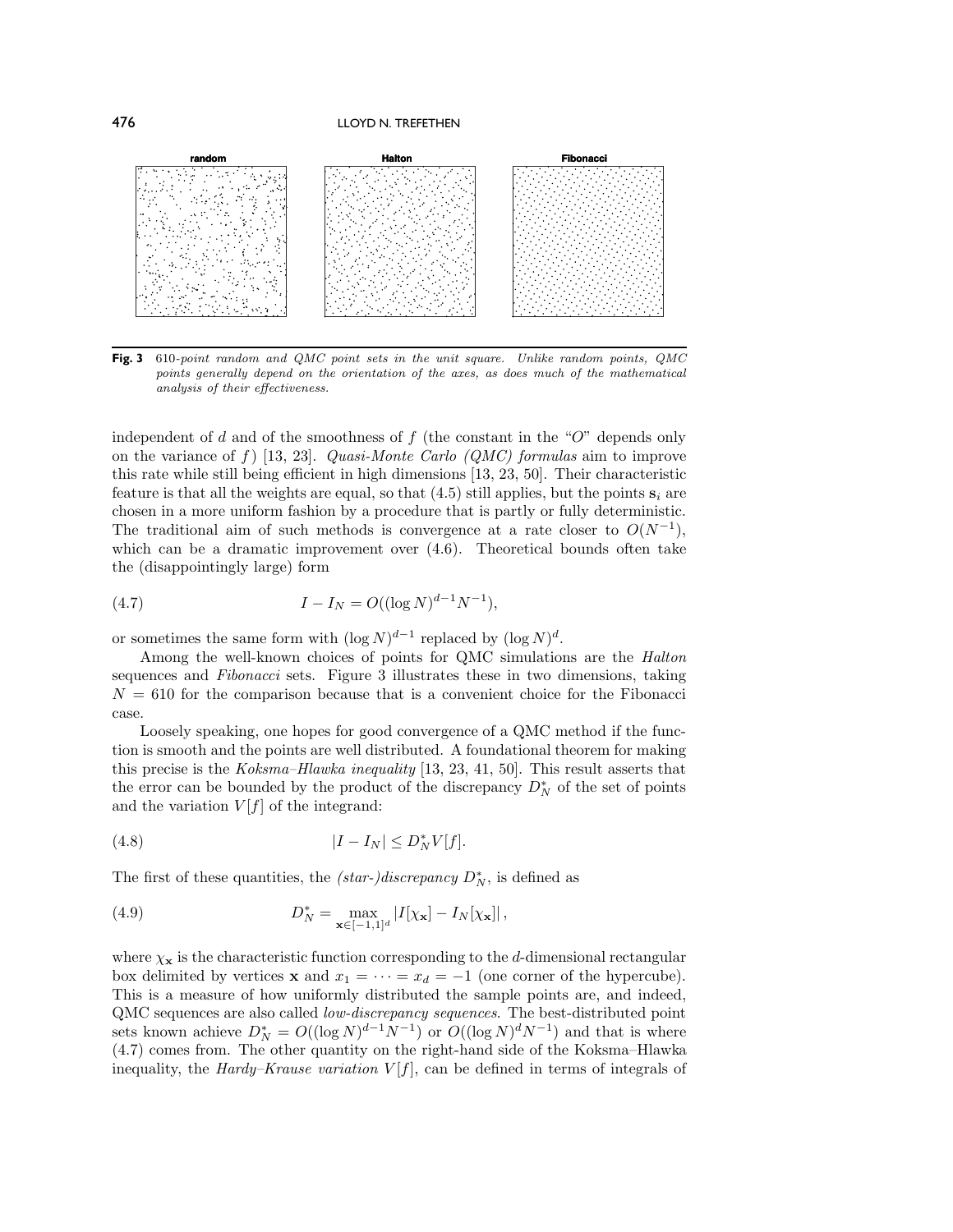#### ISOTROPY IN THE HYPERCUBE **477**

mixed first partial derivatives of  $f$  if they are integrable:

(4.10) 
$$
V[f] = \sum_{\emptyset \neq u \subseteq \{1:d\}} \int_{[-1,1]^{|u|}} \left| \frac{\partial^{|u|} f}{\partial x_u}(\mathbf{x}_u; 1) \right| d\mathbf{x}_u.
$$

The notation indicates a sum over all nonempty subsets u of  $\{1:d\} = \{1, 2, \ldots, d\}$ , with first derivatives taken with respect to the selected variables and the unselected variables held at the boundary value 1.

Both  $D_N^*$  and  $V[f]$  are anisotropic, for they are defined in terms of the coordinate axes. As an indication of how pronounced the anisotropy is, we note that both of these quantities may change exponentially when a function is rotated. For example, the following is a grid-aligned function with small variation:

$$
f(\mathbf{x}) = \sin(k\pi x_1): \quad V[f] \sim 4k
$$

(approximation for large  $k$ ). Rotating the function gives a function with exponentially larger variance:

$$
f(\mathbf{x}) = \sin(k\pi d^{-1/2}(x_1 + \dots + x_d)) : V[f] \sim (k\pi d^{-1/2})^d.
$$

Thus, rotation can turn a very good function into a very bad one. As a milder example, the square peg function [\(3.3\)](#page-3-0) of Figure [1](#page-4-0) has  $V[f] \approx 4.0$ , whereas for the tilted peg function [\(3.4\)](#page-4-1) it is  $V[f] \approx 16.5$ .

Similarly, an equispaced tensor product grid of  $N = n^d$  points has  $D_N^* = O(n^{-1}) =$  $O(N^{-1/d})$ , whereas if the grid is tilted slightly,  $D_N^*$  may fall closer to  $O(N^{-1})$ . Thus, rotation can turn a very bad grid into a better one. Indeed, it is obvious from Figure [3](#page-7-0) that this Fibonacci grid is just a square lattice tilted (this applies to some Fibonacci grids, but not all). It would have a much higher discrepancy if it were aligned with the axes—yet would we really expect that to be a much worse quadrature formula?

Yet QMC methods often work, and they hit the headlines in 1995 when Paskov and Traub evaluated an integral in dimension  $d = 360$  arising in finance [\[55\]](#page-22-9). The explanation of such successes appears to be that for integrands of practical interest, in the words of Sloan and Woźniakowski, "some coordinate directions are more important than others, in the sense of being in some way more difficult" [\[23,](#page-20-0) p. 178]. One technique for analyzing this phenomenon has been to consider settings in which some dimensions are given more weight than others. If the grading of weights is pronounced enough, then high- or even infinite-dimensional integration problems are effectively compactified and rendered manageable [\[22\]](#page-20-12). For an extensive review of these issues with references, as well as an outline of the theory of *tractability* of high-dimensional integration problems, see [\[23,](#page-20-0) [51,](#page-21-16) [52\]](#page-22-10).

The discussion above has emphasized the apparently modest (though actually not so modest) goal of improving the error of a Monte Carlo formula from  $O(N^{-1/2})$ to  $O(N^{-1})$ . There is another part of the QMC literature, beginning with the socalled *lattice rules*, that aims to achieve still faster convergence for sufficiently smooth integrands [\[23,](#page-20-0) [45,](#page-21-17) [50\]](#page-21-14); the Fibonacci grid of Figure [3](#page-7-0) is in this category. A prototypical lattice rule is applied to periodic rather than arbitrary functions in the hypercube, and much higher rates of convergence can be proved for functions that are smooth in a certain sense. Given a d-vector **h** of integers, first  $r(\mathbf{h})$  is defined by

<span id="page-8-0"></span>(4.11) 
$$
r(\mathbf{h}) = \prod_{i=1}^{d} \max\{1, |h_i|\}.
$$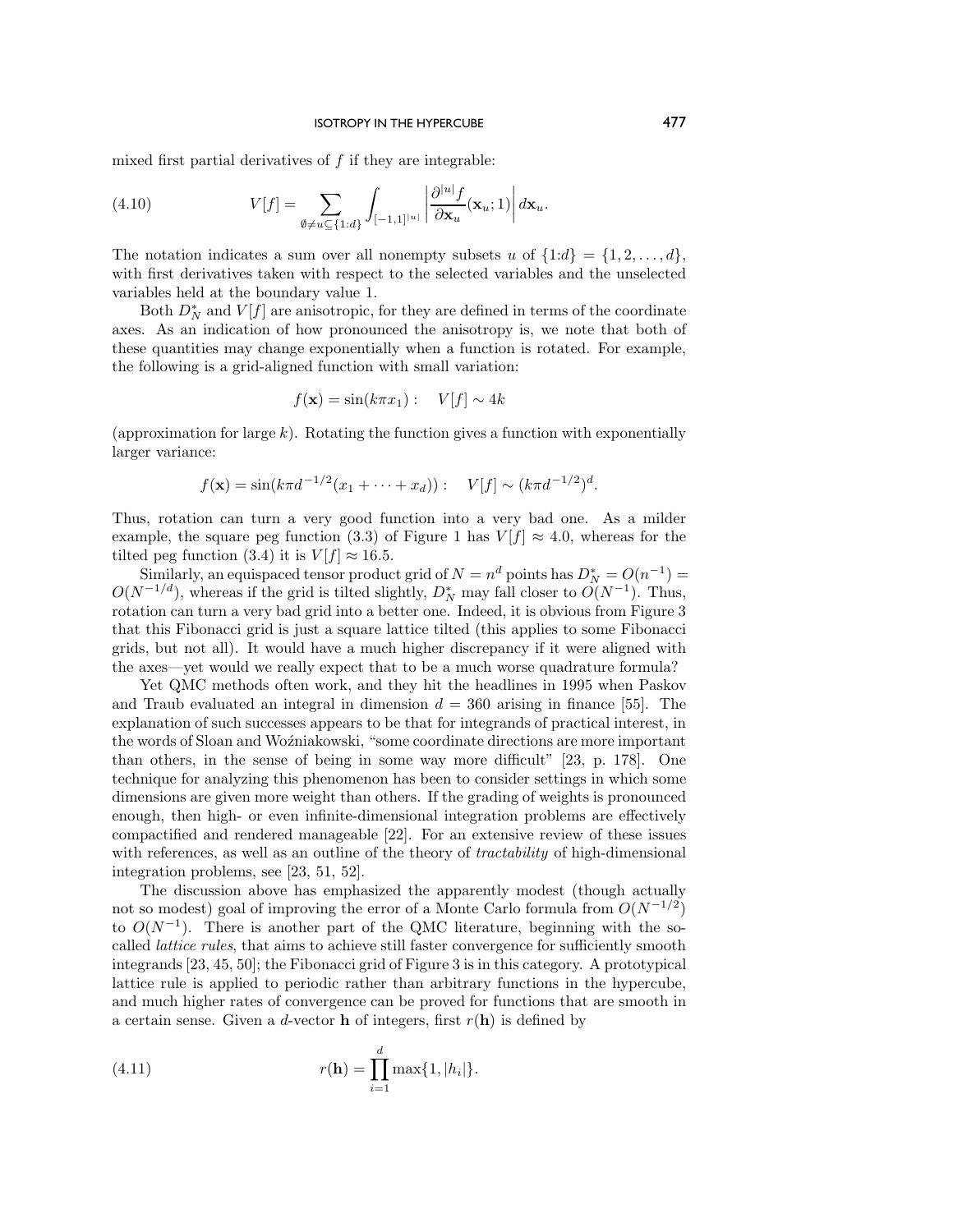<span id="page-9-0"></span>

**Fig. 4** Hierarchical basis elements for a space of piecewise linear functions with zero boundary values on an interval in one dimension. The first row shows one basis element, the second two, the third four, and the fourth eight; together these span a space of dimension 15. The idea of sparse grids is to employ tensor products of such functions but omit many of the cross-terms that have small support in multiple dimensions.

Then the smoothness class  $\mathcal{E}_{\alpha}^{d}(C)$  of [\[50,](#page-21-14) p. 103], for example, is the set of periodic functions on  $[-1, 1]^d$  that satisfy

$$
(4.12)\qquad \qquad |\hat{f}(\mathbf{h})| \le Cr(\mathbf{h})^{-\alpha},
$$

where  $\hat{f}(\mathbf{h})$  is the coefficient of the Fourier series of f associated with wave number vector **h**. Similarly, one says that a lattice rule has *Zaremba index* s if it is exact for all functions f [\[18,](#page-20-10) p. 9] whose Fourier coefficients are zero when  $r(\mathbf{h}) \geq s$ . Both of these definitions are strongly anisotropic: [\(4.11\)](#page-8-0) implies that a small rotation of a function like  $sin(k\pi x_1)$  will change its smoothness exponentially. One might argue that if a periodic function in the hypercube is rotated, it will no longer be periodic, so the idea of rotation should not come into the discussion. However, that argument loses some force since in an actual application, one might have to render a nonperiodic function periodic by a suitable transformation of variables [\[50,](#page-21-14) sec. 5.1]. In practice, such transformations in high dimensions are very expensive, and we comment on the reason for this in the penultimate paragraph of the discussion.

More recently there have also been intensified efforts by Dick, Sloan, and others to improve Monte Carlo rates of convergence specifically for nonperiodic functions. See, e.g., [\[23,](#page-20-0) [24,](#page-21-18) [28\]](#page-21-19).

**5. Sparse Grids.** The subject of sparse grids begins with the idea of a hierarchical basis for a space of piecewise linear functions in an interval, as sketched in Figure [4](#page-9-0) [\[71\]](#page-22-11). In one dimension, one could use a basis of 15 hat functions, identical apart from shifts, to span a space of piecewise linear functions with 16 pieces and zero at the endpoints, or one could use this basis of nonidentical functions, and it wouldn't make much difference which one was chosen. In higher dimensions, however, the difference is amplified. In two dimensions, for example, if we take products of 15 hat functions in  $x$  and  $y$  to form a basis with 225 elements for piecewise linear bivariate functions, then all the basis elements will be supported on little squares of small measure. However, suppose we instead take products in  $x$  and  $y$  of the 15 hierarchical functions shown in the figure. The space spanned will be the same, but now the difference in support between some of the products and others is large. The vision of sparse grids is that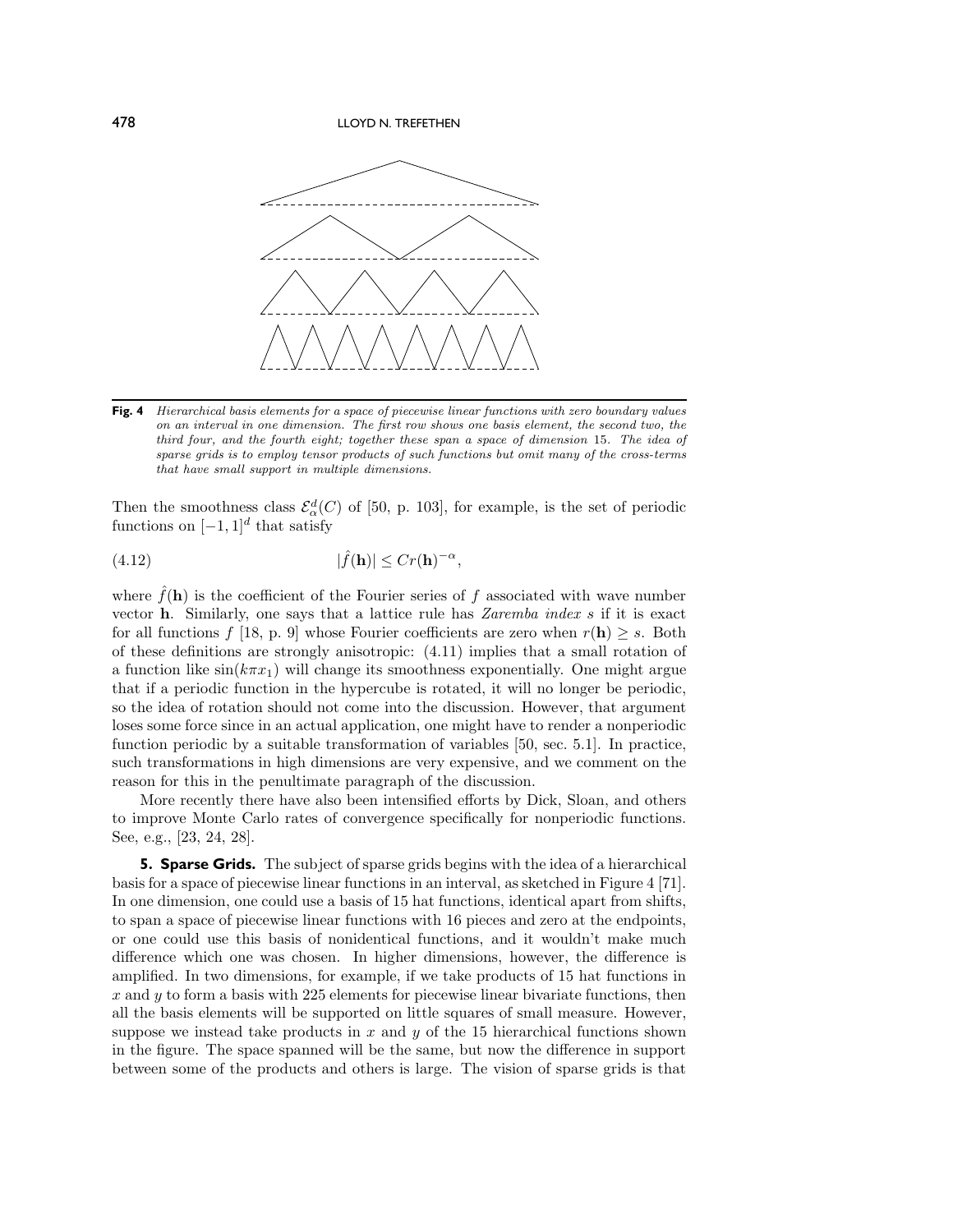<span id="page-10-0"></span>

**Fig. 5** Schematic indicator of a sparse grid in  $[-1, 1]^2$ , as described in the text. The full grid would have  $(n-1)^2$  points (here,  $n = 32$ ). In the sparse grid, this number reduces to  $O(n \log_2(n))$ , or  $O(n(\log_2(n))^{d-1})$  in d dimensions. The result is good approximation of functions aligned with the axes, or, as this is typically quantified, of functions that are smooth as measured by mixed derivatives.

many of the basis elements with small support may be discarded without much loss of approximation power. Such ideas were introduced by Smolyak in 1963 [\[58\]](#page-22-12) and rediscovered independently by Zenger for PDE applications around 1990 [\[72\]](#page-22-13); a related idea stemming from Smolyak's era is that of the *hyperbolic cross* [\[1,](#page-20-13) [57\]](#page-22-14). Since 1990, Smolyak/sparse grids methods have been used extensively by many people, and a particularly influential group has been that associated with Michael Griebel [\[12\]](#page-20-14).

Figure [5](#page-10-0) shows a schematic to illustrate the choice of which basis functions are retained in the simplest version of a sparse grid. Each dot  $p$  in the figure lies at a point with dyadic coordinates in  $x$  and  $y$  and corresponds to a product of hat functions in the two directions, taking the value 1 at  $p$  and the value 0 at four other corner points. These corner points delimit the smallest rectangle with center  $p$  whose vertices belong to a coarser dyadic grid and are also dots in the figure or on the boundary. For example, the central dot of the whole figure corresponds to a function with global support  $[-1, 1]^2$ , and the central dot of each subsquare corresponds to a function with support in that subsquare. The remaining dots sit at the centers of rectangles that are 2, 4, 8, or 16 times as long as they are wide. A basis constructed in this fashion in d dimensions contains only  $O(n(\log_2(n))^{d-1})$  elements, exponentially fewer than the figure  $O(n^d)$  for the full tensor product basis.

The resolution power of a sparse grid as in Figure [5](#page-10-0) is just as we have seen in the past two sections: excellent for functions aligned with the axes, less good for unaligned functions. If f takes the form  $f(x, y) = \phi(x)$  for some  $\phi$ , for example, then the grid of the figure will resolve  $\phi$  with 32 grid points. The rotated function  $f(x, y) = \phi(2^{-1/2}(x+y))$ , on the other hand, must effectively make do with closer to 8 grid points. Such disparities are amplified as the dimension d increases, yet sparse grids have been strikingly effective in some applications. As Conrad and Marzouk explain it, "Smolyak algorithms avoid the exponential cost of full tensor products when the input dimensions are not fully coupled" [\[17\]](#page-20-15). This is an established technology that has been extended in many directions, including to spatial adaptivity and elements of higher order than linear.

Looking at the theoretical literature of sparse grids, we find many results to the effect that if a function is smooth, it can be effectively approximated. To make such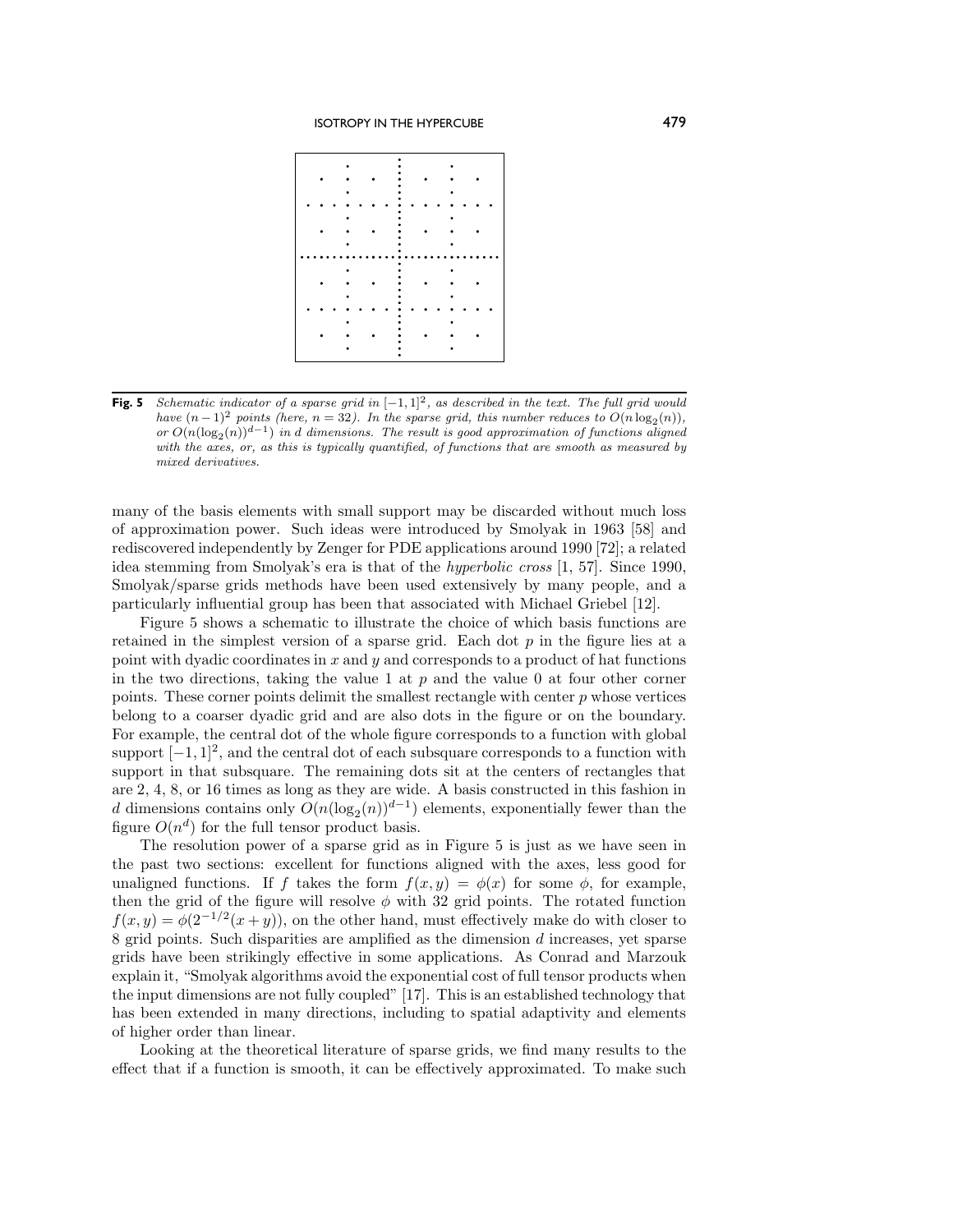results possible, smoothness is measured in terms of *mixed derivatives*. If  $(k_1, \ldots, d_d)$ is a vector of nonnegative integers, then the mixed derivatives of  $f$  of order  $r$  are those of the form

<span id="page-11-1"></span>
$$
(5.1) \qquad \qquad \frac{\partial^{k_1+\cdots+k_d}}{\partial x_1^{k_1}\cdots\partial x_d^{k_d}}
$$

with max<sub>j</sub>  $k_j \leq r$ . Thus,  $\partial^4 f / \partial x^2 \partial y^2$ , for example, counts as a mixed derivative of order 2, whereas  $\partial^4 f / \partial x^4$  is of order 4. From here we readily see, as shown earlier, that a function like  $sin(kx)$ ,  $k \gg 1$ , may appear smooth if aligned with an axis and much less smooth if rotated. For an example of how these measures are employed in estimating accuracy of sparse grid approximations, see Theorems 1 and 2 of [\[11\]](#page-20-16), which state 2-,  $\infty$ -, and energy-norm upper bounds derived from [\(5.1\)](#page-11-1) with  $k_1 = \cdots =$  $k_d = 2$ . One of the early proponents of analysis of this kind was Temlyakov [\[62\]](#page-22-15).

<span id="page-11-0"></span>**6. Polynomial-Based Cubature and Padua Points.** The subject of quadrature in one dimension is dominated by the idea of interpolating function samples by a polynomial, then integrating the interpolant. Equispaced points lead to Newton–Cotes quadrature, Chebyshev points to Clenshaw–Curtis, and roots of Legendre polynomials to Gauss. Polynomials are equally powerful for other one-dimensional computational problems too and, in particular, they are the basis of spectral methods for numerical solution of differential equations [\[9\]](#page-20-17) and of Chebfun [\[66\]](#page-22-8).

To find analogous non-Monte Carlo formulas in multiple dimensions, one turns to multivariate polynomials as in [\(2.3\)](#page-2-3). The more usual way to describe a multivariate polynomial is as a linear combination of monomials of the form

(6.1) 
$$
\mathbf{x}^{\mathbf{k}} = x_1^{k_1} x_2^{k_2} \cdots x_d^{k_d},
$$

with the *degree* (also known as the *total degree*) defined as  $|\mathbf{k}| = \sum k_i$ . The degree of a polynomial is the maximum of the degrees of its monomials, which is very different from the maximal degree mentioned in section [2.](#page-2-4) The reason for this standard definition has to do with isotropy, or as an algebraist would put it, invariance with respect to linear transformations. For example,  $x^2$  is a homogeneous degree-2 polynomial in x. Rotation into  $x-y-z$  space gives

<span id="page-11-2"></span>
$$
\left(\frac{x+y+z}{\sqrt{3}}\right)^2 = \frac{x^2+y^2+z^2+2xy+2xz+2yz}{3}.
$$

All the terms are still homogeneous of degree 2 according to the standard definition, and the polynomial is still of degree 2.

Interpolation by polynomials in the multivariate case is straightforward if one is prepared to work with a tensor product grid of  $N = n^d$  points and polynomials [\(2.3\)](#page-2-3) of the corresponding maximal degree  $n - 1$ . Interpolation by polynomials of prescribed total degree, however, is not straightforward because of the challenge of selecting interpolation points that guarantee a unique interpolant, the condition known as *unisolvency*. (In two dimensions, the *Padua points* are suitable [\[7\]](#page-20-18), and there are generalizations to higher dimensions [\[8,](#page-20-19) [19\]](#page-20-20).) Nevertheless, much progress has been made in investigating cubature formulas that integrate all multivariate polynomials of degree m exactly, an idea going back to Maxwell [\[18,](#page-20-10) [35,](#page-21-12) [46,](#page-21-13) [49,](#page-21-20) [59\]](#page-22-16). We have defined a cubature formula as a functional [\(4.1\)](#page-6-2) determined by nodes  $\mathbf{s}_i \in [-1,1]^d$ and weights  $w_i \in \mathbf{R}$ . If  $I_N$  is equal to the integral of f over the hypercube whenever f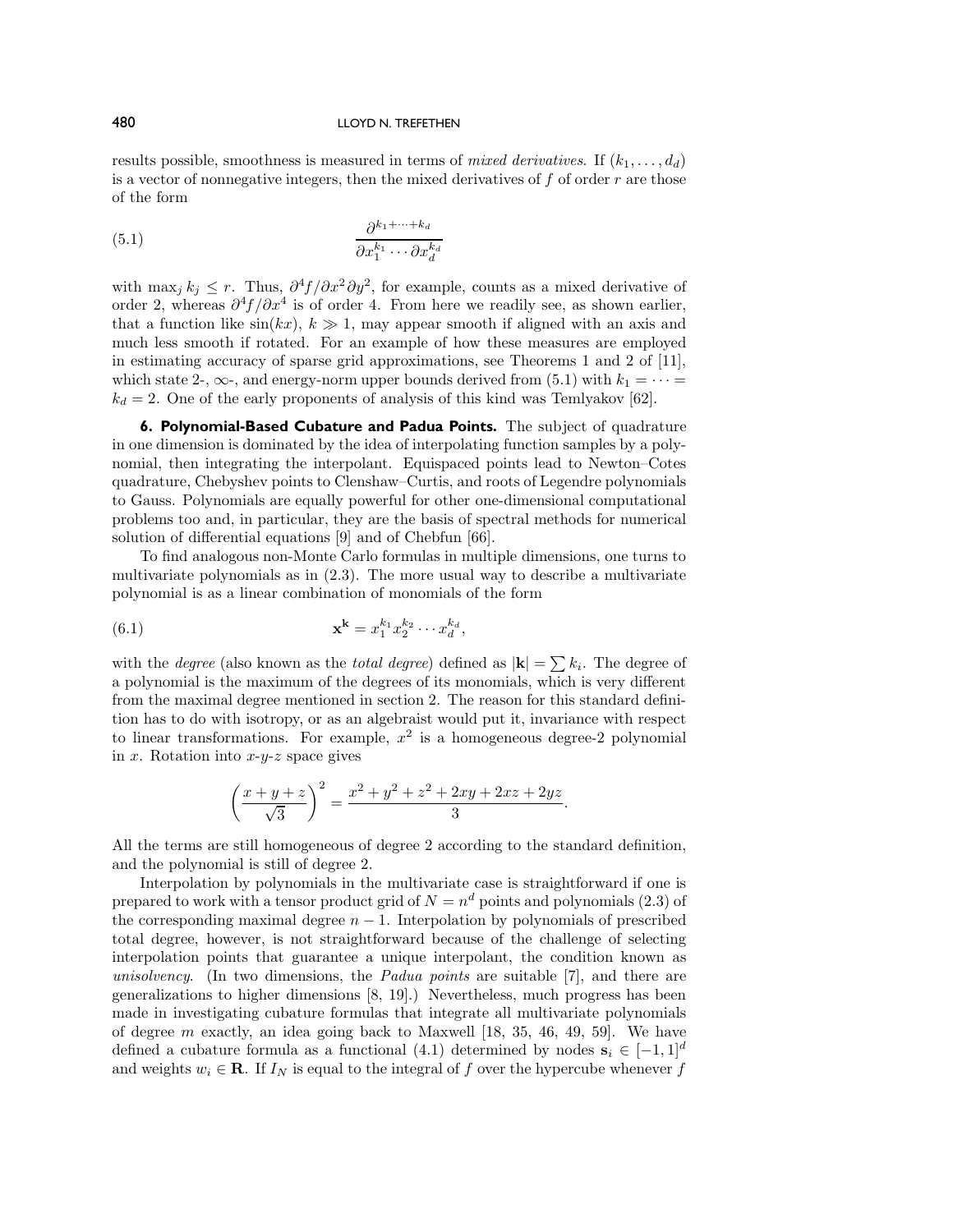<span id="page-12-2"></span>

**Fig. 6** On the left, absolute values of Chebyshev coefficients a*<sup>i</sup>* of (6.[2\)](#page-12-0) on [−1, 1], showing that 120 coefficients suffice to resolve f to 15-digit accuracy. On the right, a contour plot of the absolute values of the tensor product Chebyshev coefficients  $a_{ij}$  of the analogous two-dimensional function of [\(6](#page-12-1).4). From inside out, the contours represent  $10^{-2}$ ,  $10^{-3}$ ,...,  $10^{-15}$ . These circular arcs may seem to suggest isotropy, but that is not so: isotropy would correspond to the triangle of coefficients below the red line, those that appear in bivariate polynomials of degree 120. The coefficients enclosed by the outermost curve go up to degree about  $120\sqrt{2}$ .

is a multivariate polynomial of degree at most m, the formula is said to have *degree* m*. Tchakaloff's theorem* asserts that there exists a degree-m formula with  $N \n\t\leq \n\t\binom{m+d}{d}$ points—for any domain, not just the hypercube [\[60\]](#page-22-17). Computing nodes and weights of cubature formulas of good polynomial degree, however, can be quite challenging [\[61\]](#page-22-18).

We come now to the paradox mentioned in the introduction. So far in this article we have highlighted the anisotropy of various high-dimensional approximation strategies. By contrast, these methods tuned to exact integration of multivariate polynomials of a given degree would appear to be perfectly isotropic. The trouble is, the hypercube itself is exponentially far from isotropic! The great apparent gain of a cubature formula based on multivariate polynomials is achieved, in part, by discriminating against most of the volume of the hypercube.

To explain this point, we focus on a concrete example in one, then two, then three dimensions. Consider the univariate function

<span id="page-12-0"></span>.

(6.2) 
$$
f(x) = e^{-100x^2}
$$

On the interval  $[-1, 1]$ , one needs a polynomial of degree about 120 to resolve f to 15-digit precision. This is shown in the left half of Figure [6,](#page-12-2) which plots the absolute values of the Chebyshev expansion coefficients  $a_i$  corresponding to the Chebyshev series

(6.3) 
$$
f(x) = \sum_{i=0}^{\infty} a_i T_i(x).
$$

(In Chebfun, the command chebcoeffs (chebfun( $\mathcal{Q}(x)$  exp(-100\*x.^2))) computes the coefficients. The odd degree coefficients are zero and do not appear in the plot.) Since  $f$  is an entire function (analytic throughout the complex x-plane), the coef-ficients decrease faster than geometrically [\[66,](#page-22-8) Chap. 8], and for  $i > 120$  we have  $|a_i| < 10^{-15}$ .

Now we make the function radially symmetric in two dimensions and consider

<span id="page-12-1"></span>.

(6.4) 
$$
f(x,y) = e^{-100(x^2 + y^2)}
$$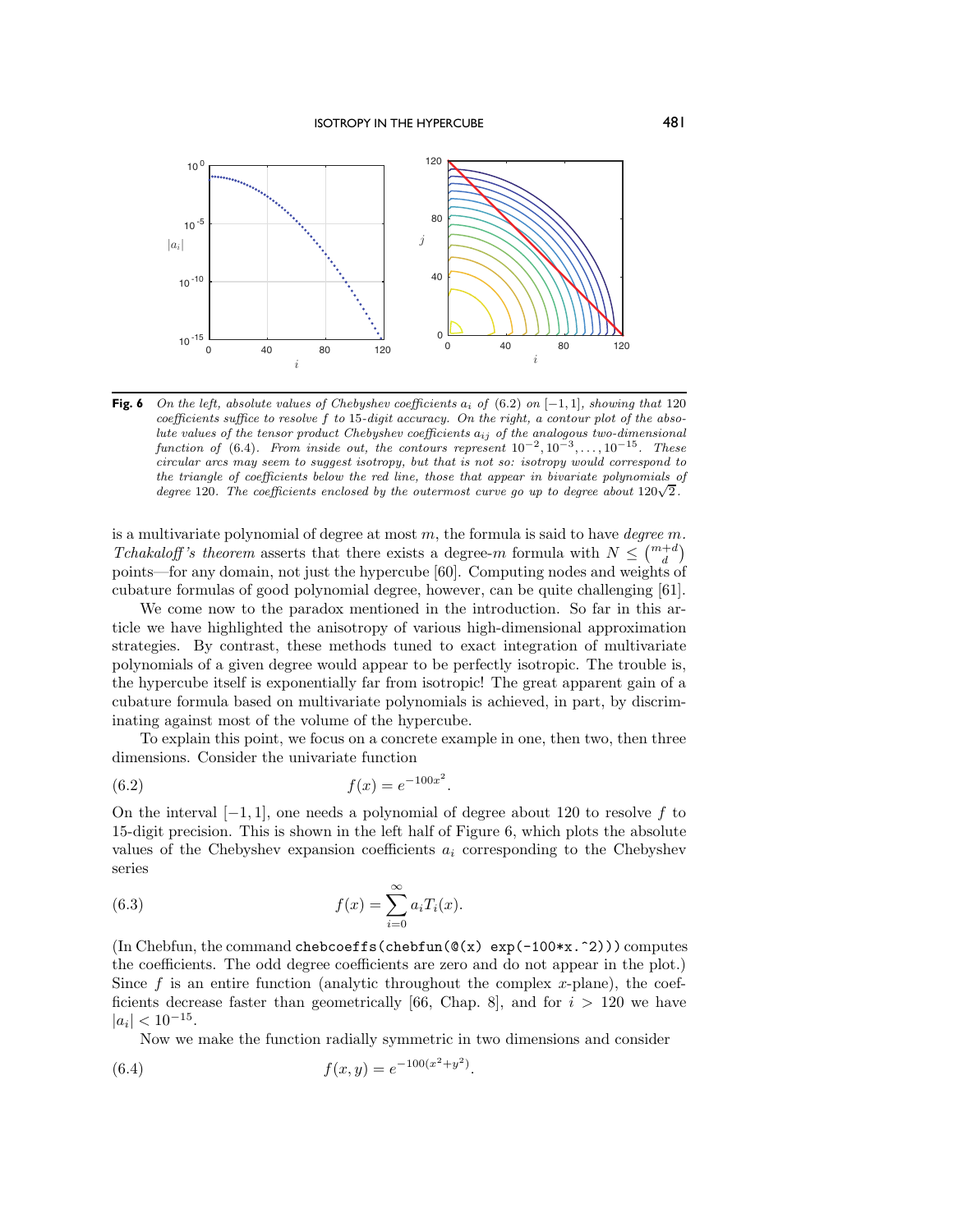The right half of Figure [6](#page-12-2) shows a two-dimensonal analogue of the last image. Now, there are Chebyshev coefficients in two variables corresponding to the double series

(6.5) 
$$
f(x,y) = \sum_{i=0}^{\infty} \sum_{j=0}^{\infty} a_{ij} T_i(x) T_j(y).
$$

The plot shows contours of  $|a_{ij}|$  at levels  $10^{-1}, \ldots, 10^{-15}$ . (In Chebfun one can write chebcoeffs2(chebfun2( $\mathcal{Q}(x,y)$  exp(-100\*(x.^2+y.^2)))). Again, odd-index coefficients are zero and are omitted.) The function is isotropic, and multivariate polynomials of a fixed degree are isotropic, so one would expect again to need degree 120 for a 15-digit approximation. One's first impression might be that the figure confirms for a 15-digit approximation. One s first impression might be that the figure confirms<br>this expectation, but in fact, it reveals that one needs degree about  $120\sqrt{2}$ . The this expectation, but in fact, it reveals that one needs degree required for resolution has increased by a factor of  $\sqrt{2}$ .

Why has the degree gone up by  $\sqrt{2}$ ? The surprisingly simple explanation is that the diagonal of the square is  $\sqrt{2}$  times longer than its cross-section. In one dimension, for example, if we approximate  $\exp(-100x^2)$  to 15 digits on  $[-\sqrt{2}, \sqrt{2}]$ instead of  $[-1, 1]$ , the necessary degree increases from 120 to 170, a factor of 1.42. For an isotropic function like [\(6.4\)](#page-12-1), essentially the same effect will determine the degree needed for resolution along the diagonal direction. (My collaborators and I are developing a theory to make this rigorous, to appear in a future publication.) In are developing a theory to make this rigorous, to appear in a future publication.) In d dimensions the factor will be  $\sqrt{d}$ , and the total number of coefficients needed will a dimensions the factor will be  $\sqrt{a}$ , and the total number of coefficients needed exceed what one might have expected by a factor on the order of  $(\sqrt{d})^d = d^{d/2}$ .

Why are the contours in Figure [6](#page-12-2) circular? One can explain this (nonrigorously) by applying the argument above to functions oriented at angles other than  $\pi/4$ . If a function  $f(x, y) = \phi(x)$  requires polynomial degree n to be resolved, we consider its counterclockwise rotation by some angle  $\theta$  with  $0 < \theta < \pi/4$ , namely,  $f(x, y) =$  $\phi(cx + sy)$  with  $c = \cos \theta$  and  $s = \sin \theta$ . The half-diameter of the unit square as measured at this angle now increases from 1 to  $\cos\theta + \sin\theta$ . Thus we expect polynomial degree  $n(\cos\theta + \sin\theta)$  to be needed for resolution, and this is just the ratio that corresponds to inflating the red line segment of the figure to the circular arc. A similar argument extends this conclusion to higher dimensions: for isotropic resolution in the hypercube, we need multivariate polynomials coefficients lying in a spherical ball, not a simplex. Figure [7](#page-14-0) is an analogue of the previous figure in three dimensions.

These considerations suggest that the following definition may be useful: the *Euclidean degree* of a monomial [\(6.1\)](#page-11-2) is the 2-norm  $\|\mathbf{k}\|_2$  of its vector of exponents, and the Euclidean degree of a polynomial is the maximum of the Euclidean degrees of its monomials. For example:

 $x^5y^6z^7$ : (total) degree 18, Euclidean degree  $\sqrt{110} \approx 10.5$ , max degree 7.

The motivation is that the set of all polynomials of a given Euclidean degree may be well adapted to approximating functions in the hypercube with uniform resolution in all directions.

Figure [8](#page-14-1) presents a schematic representation of this surprising situation. The set of polynomials of a given total degree corresponds to the positive orthant of the innermost region of the figure, the unit ball in the 1-norm, whose volume is

(6.6) 
$$
\text{Vol}_1 = \frac{2^d}{d!} \sim \frac{1}{\sqrt{2\pi d}} \left(\frac{2e}{d}\right)^d.
$$

(This and the next two formulas describe volumes of the whole ball, not just the fractions in the positive orthant. This is a continuum approximation to a discrete set,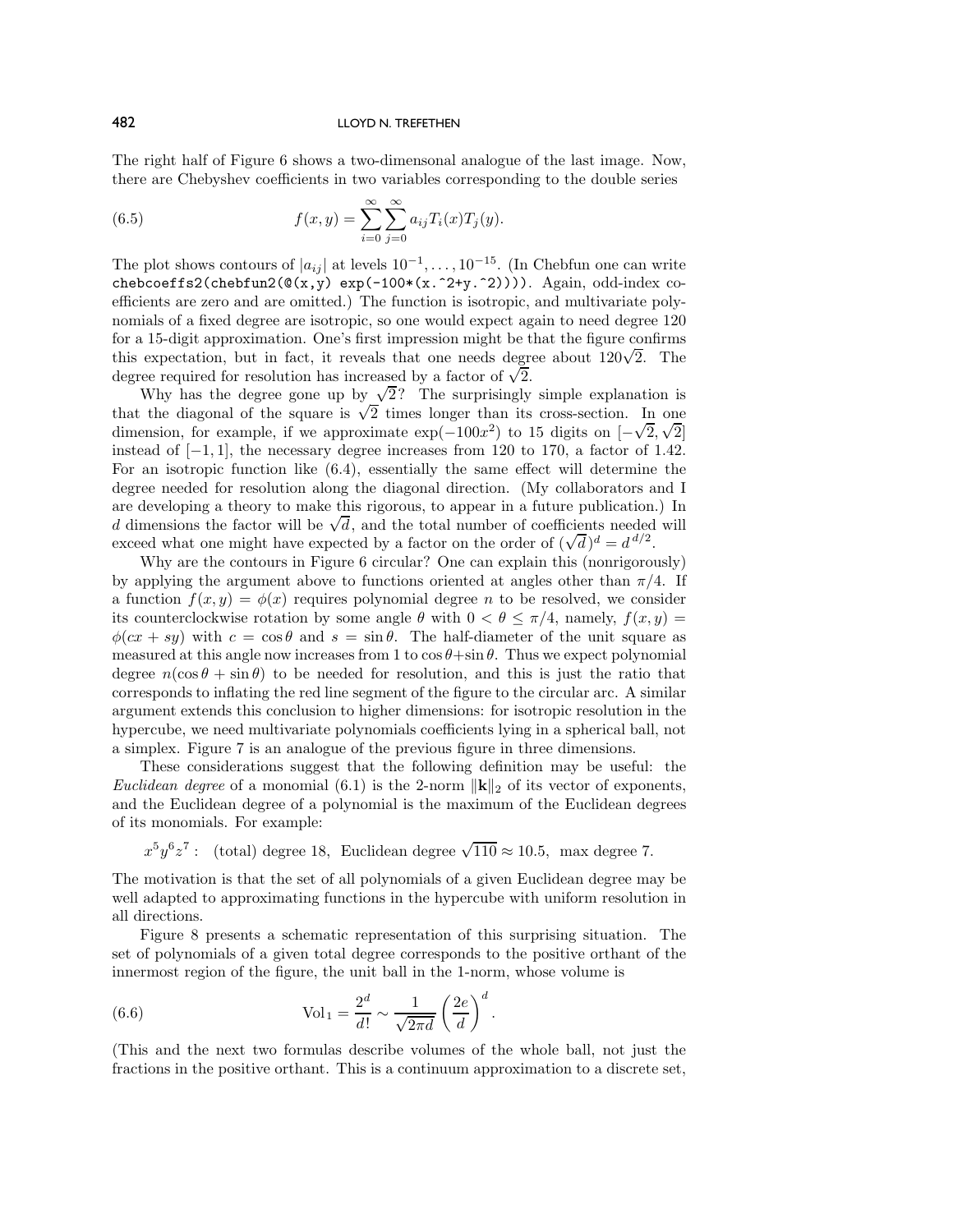<span id="page-14-0"></span>

<span id="page-14-1"></span>**Fig. 7** Like Figure [6](#page-12-2), but for the trivariate function  $f(x, y, z) = \exp(-100(x^2 + y^2 + z^2))$ . The axes represent indices of Chebyshev coefficients in the  $x$ ,  $y$ , and  $z$  directions, and the isosurface corresponds to  $|a_{ijk}| = 10^{-15}$ . As before, the conventional expectation would be for this surface to take the form of a flat face of a simplex rather than an orthant of a sphere.



**Fig. 8** From inside out, the 1-, 2-, and  $\infty$ -norm unit balls, shown in two dimensions as a schematic for d dimensions. The sections in the positive orthant correspond to sets of coefficients of polynomials whose volumes differ exponentially for large m as  $d \rightarrow \infty$ . The innermost set, a simplex, corresponds to the set of polynomials of fixed total degree. The outermost set, a hypercube, corresponds to the set of polynomials of fixed maximal degree, which is needed for tensor product interpolation as in (2.[3\)](#page-2-3). The intermediate set, the intersection of a spherical hyperball with the orthant, is what is needed for isotropic resolution in the hypercube.

and thus our formulas are aimed at elucidation of behavior for large degrees.) The set of polynomials of a given maximal degree corresponds to the positive orthant of the unit ball in the  $\infty$ -norm, with volume

$$
(6.7) \t\t\t Vol\infty = 2d.
$$

For isotropic resolution throughout the hypercube, however, our new observation is that what matters is the in-between region, the positive orthant of the unit ball in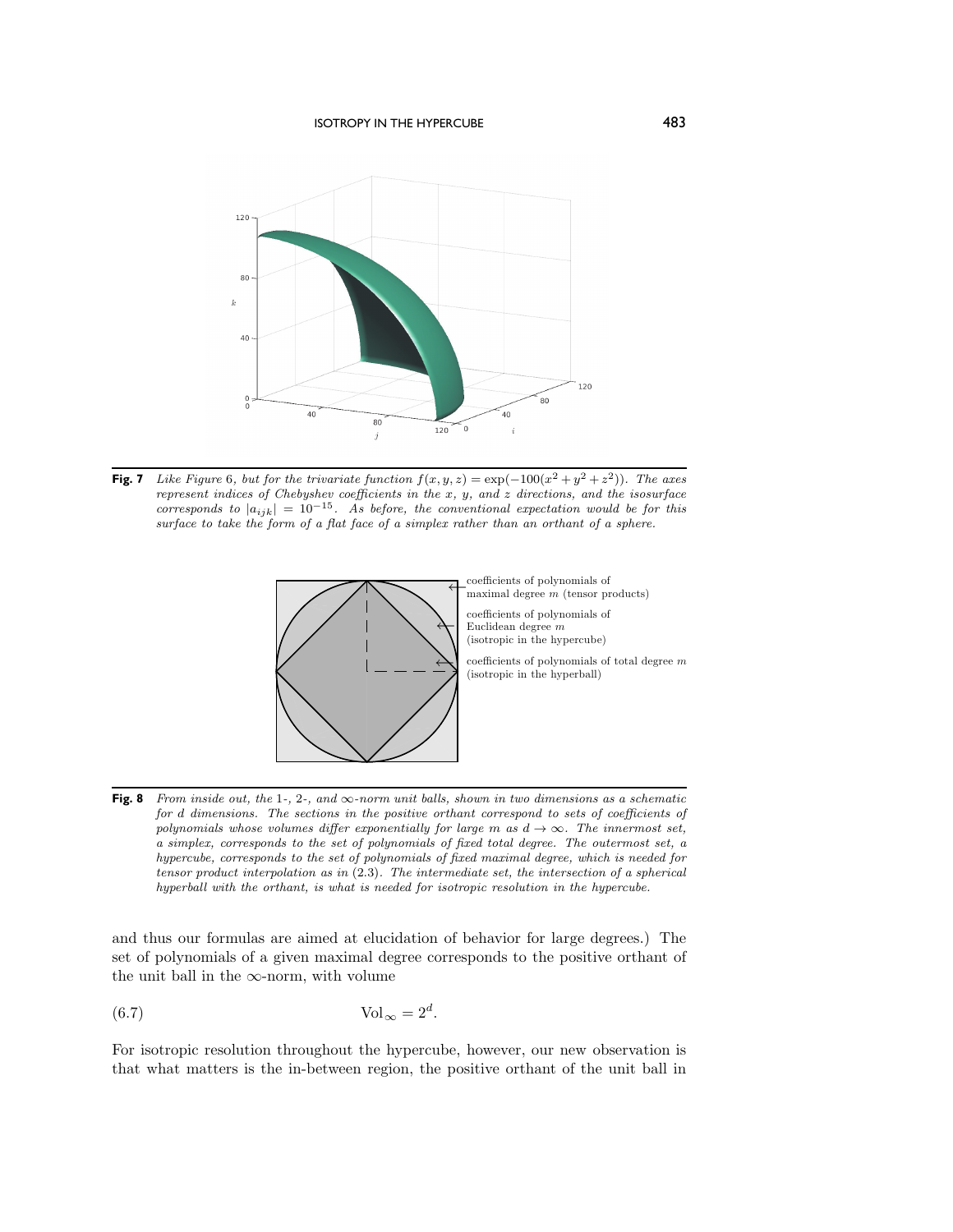<span id="page-15-3"></span>**Table 1** Exponential separation as  $d \rightarrow \infty$  between the volumes in coefficient space corresponding to the sets of multivariate polynomial coefficients associated with isotropic resolution in the hyperball  $(\text{Vol}_1)$ , isotropic resolution in the hypercube  $(\text{Vol}_2)$ , and tensor products in a hypercube (Vol $_{\infty}$ ).

| Dimension      | Tensor product over-   | Cubature                     |                       |
|----------------|------------------------|------------------------------|-----------------------|
| d.             | sampling ratio $(6.9)$ | undersampling ratio $(6.10)$ | Cubature aim $(6.11)$ |
|                |                        |                              |                       |
| $\overline{2}$ | 1.27                   | 1.57                         | 2                     |
| 3              | 1.91                   | 3.14                         | 6                     |
| 4              | 3.24                   | 7.40                         | 24                    |
| 5              | 6.08                   | 19.7                         | 120                   |
| 6              | 12.4                   | 58.1                         | 720                   |
|                | 27.1                   | 186.                         | 5040                  |
| 8              | 62.1                   | 639.                         | 40320                 |
| 9              | 155.                   | 2338.                        | 362880                |
| 10             | 402.                   | 9037.                        | 3628800               |

the 2-norm,

(6.8) 
$$
\text{Vol}_2 = \frac{\pi^{d/2}}{(d/2)!} \sim \frac{1}{\sqrt{\pi d}} \left(\frac{2\pi e}{d}\right)^{d/2}
$$

(for odd dimensions we define  $(d/2)! = \Gamma(d/2 + 1)$ ). We can thus compute

<span id="page-15-0"></span>(6.9) 
$$
\frac{\text{Vol}_{\infty}}{\text{Vol}_{2}} = \frac{(d/2)!}{(\pi/4)^{d/2}} \sim \sqrt{\pi d} \left(\frac{2d}{\pi e}\right)^{d/2},
$$

<span id="page-15-1"></span>(6.10) 
$$
\frac{\text{Vol}_2}{\text{Vol}_1} = \frac{(\pi/4)^{d/2}d!}{(d/2)!} \sim \sqrt{2} \left(\frac{\pi d}{2e}\right)^{d/2}
$$

<span id="page-15-2"></span>(6.11) 
$$
\frac{\text{Vol}_{\infty}}{\text{Vol}_{1}} = d! \sim \sqrt{2\pi d} \left(\frac{d}{e}\right)^{d},
$$

and Table [1](#page-15-3) lists these ratios for dimensions  $d = 1, \ldots, 10$ .

Let us summarize our observations and comment on the headings of the columns in Table [1.](#page-15-3) The final column, the "cubature aim," reflects the ambition of polynomialbased cubature: to get similar accuracy as a tensor product formula using  $d!$  times fewer points. The claim of this section is that this aim is about half achievable, for one can view this number as the product of two ratios. A tensor product formula one can view this number as the product of two ratios. A tensor product formula<br>is anisotropic in the sense that it can resolve  $\sqrt{d}$  times higher wave numbers along a diagonal than along an axis; the price paid for this in grid points is the "tensor product oversampling ratio." A cubature formula of a given degree, on the other product oversamping ratio. A cubature formula or a given degree, on the other<br>hand, can only resolve √d times *lower* wave numbers along a diagonal than along an axis, because the formula is isotropic while the hypercube is not, and this is quantified by the "cubature undersampling ratio." These considerations suggest the interesting challenge of constructing what one might call *Euclidean cubature formulas*, whose aim would be to neither oversample nor undersample. A Euclidean cubature formula of degree s would be a formula  $(4.1)$  that is exact for all polynomials of Euclidean degree s. (Ideas with some of this flavor can be found in [\[17\]](#page-20-15) and in the theory of *optimized sparse grids* [\[33\]](#page-21-21).) Perhaps such formulas might be useful in numerical practice.

,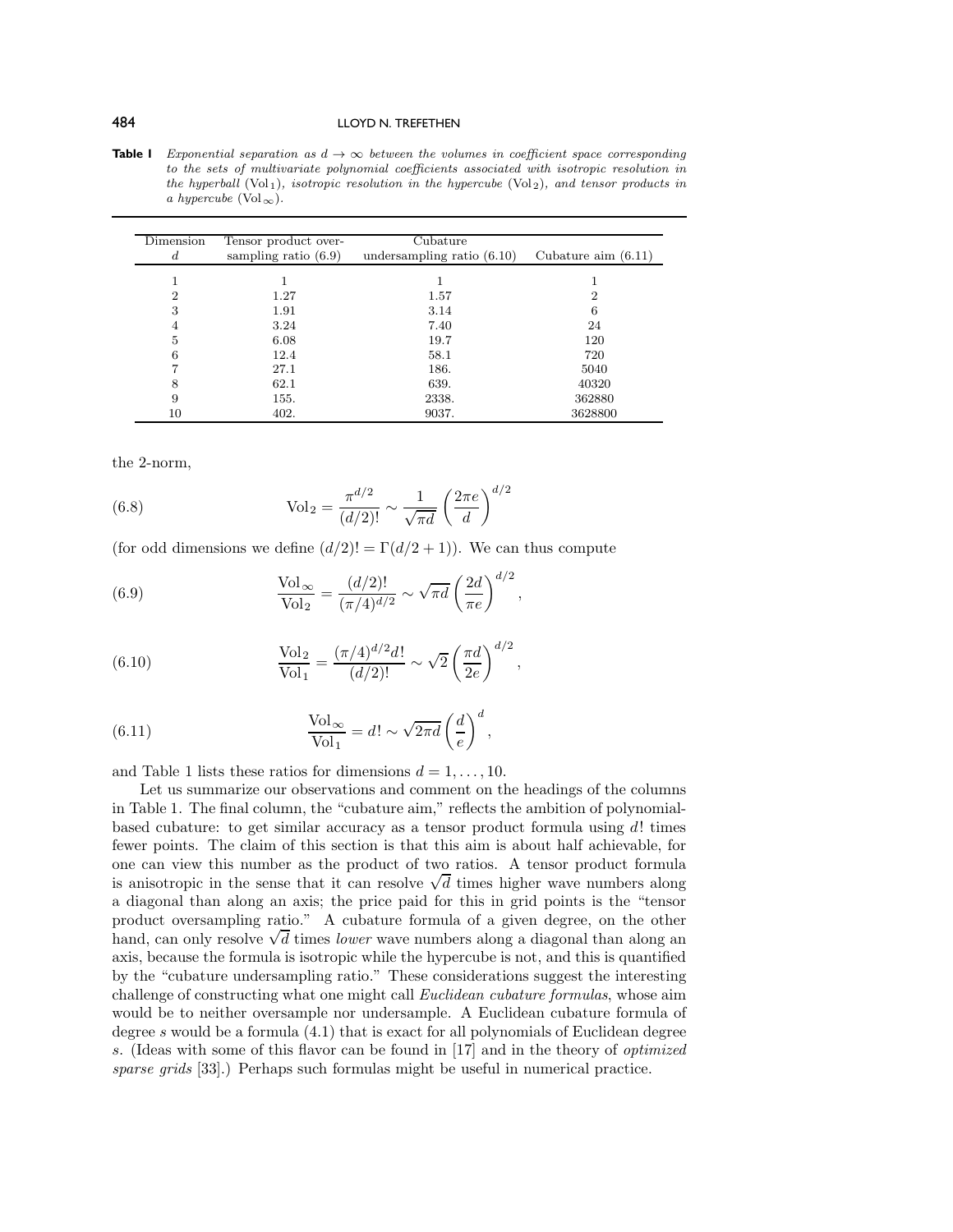<span id="page-16-2"></span>

**Fig. 9** The same as Figure [6](#page-12-2), but for the Runge functions (6.[12\)](#page-16-1). Again, the coefficients decrease geometrically at a rate determined by the Euclidean degree, not the total degree.

In this discussion we have considered just the single example trio  $\exp(-100x^2)$ ,  $\exp(-100(x^2+y^2))$ ,  $\exp(-100(x^2+y^2+z^2))$ , functions that are analytic for all values of x, y, and z. One might wonder if this special property makes the example somehow atypical, but in fact, the same effects appear generally. Another familiar example of a function in  $x$  with an isotropic extension to  $x$  and  $y$  is the Runge function pair

<span id="page-16-1"></span>(6.12) 
$$
f(x) = \frac{1}{1 + 10x^2}, \qquad f(x, y) = \frac{1}{1 + 10(x^2 + y^2)},
$$

which is analytic for  $(x, y) \in [-1, 1]^2$  but singular for complex values of x and y with  $x^2 + y^2 = -1$ . The coefficient 10 has been chosen so that, as in the earlier example, a polynomial of degree about 120 is needed to resolve f on  $[-1, 1]$ , as shown in the left-hand side of Figure [9.](#page-16-2) The right-hand side of the figure shows that just as before, the expansion coefficients in the bivariate case decrease with Euclidean degree, not total degree. However, note the difference between Figures [6](#page-12-2) and [9.](#page-16-2) For the former, an entire function, the dicurve on the left bends downward and the curves on the right lie closer together further from the origin. For the latter, analytic but not entire, the curve on the left is a straight line and the curves on the right are evenly spaced.

Our illustrations have involved perfectly isotropic functions, exactly invariant with respect to rotation. Of course, the same issues will control resolution in the hypercube of nonisotropic functions too. As mentioned earlier, we expect to provide rigorous formulations of this claim in a future publication.

It was mentioned above that Padua points provide a unisolvent system in  $[-1, 1]^2$ , with generalizations to higher dimensions. There has been some interest in using Padua points to define novel discretizations of PDEs. However, the considerations above suggest that the results of such experiments may be disappointing, since such discretizations may also underresolve along diagonals.

<span id="page-16-0"></span>**7. Transformed Tensor Product Grids.** Throughout this article we have considered alternatives to tensor products. In this final section we return to the tensor product setting and highlight a method proposed in [\[37\]](#page-21-22) that requires fewer samples than tensor product Gauss quadrature by a factor of up to  $(\pi/2)^d$ . This method is derived from a principle analogous to isotropy: assuming that a function is translationally as opposed to rotationally uniform. See Chapter 22 of [\[66\]](#page-22-8) for a general presentation.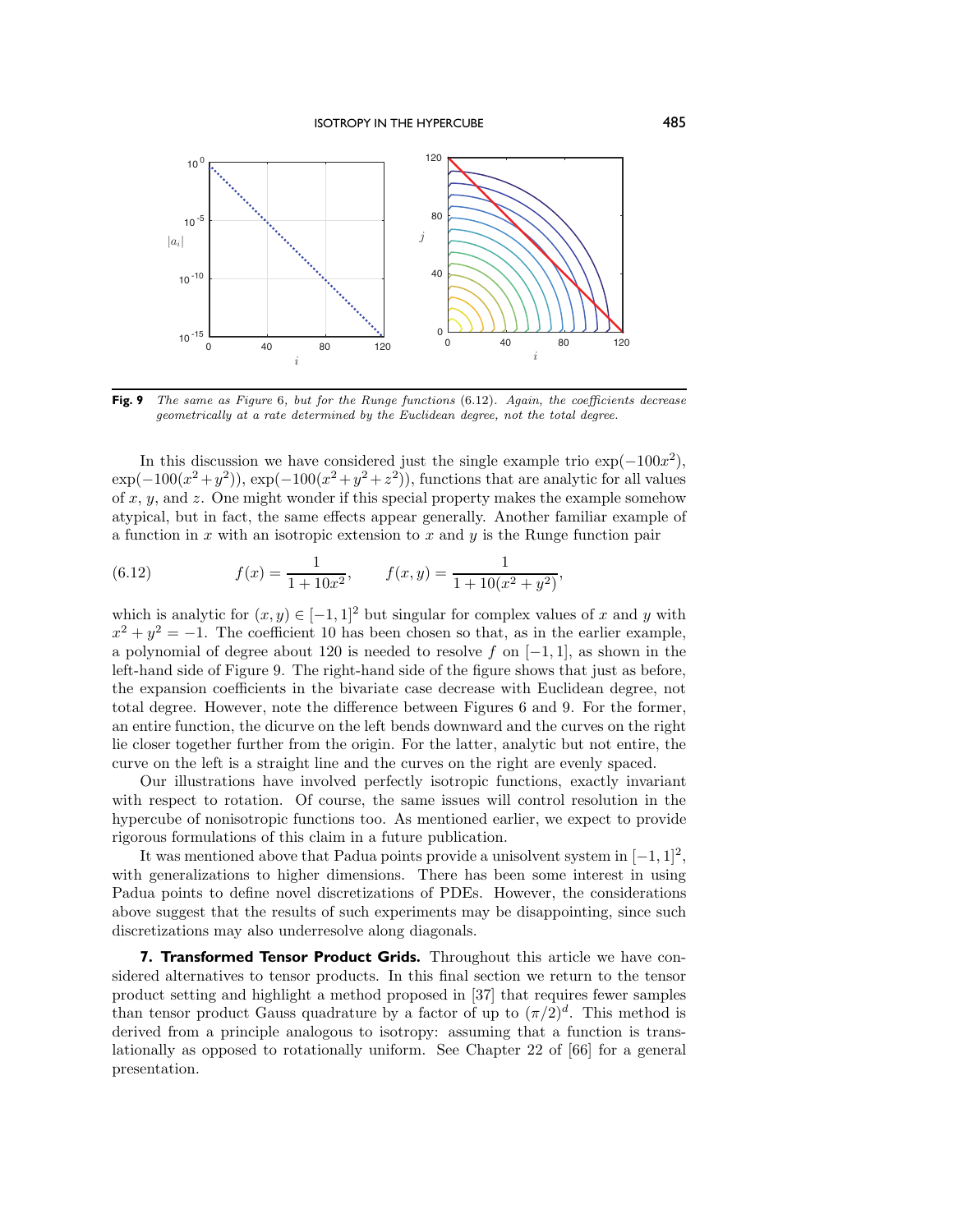Instead of Gauss quadrature in each dimension, the idea is to use a *transformed Gauss* formula obtained by transplanting Gauss quadrature in the variable  $t \in [-1, 1]$ to the problem variable  $s \in [-1,1]$  by a conformal map g. Polynomials have far greater resolution near the ends of an interval than the middle, and this is reflected in the clustering of the nodes in Gauss quadrature and other methods derived from polynomials. The purpose of  $g$  is to diminish this effect by replacing polynomials by nonpolynomial functions with more uniform resolution. To this end, g is chosen to map Bernstein ellipses with foci  $\pm 1$  in the x-plane onto regions with straighter sides, with the points  $\pm 1$  mapping to themselves. As described in [\[66\]](#page-22-8), one choice for g is the "sausage map" obtained by truncating the Taylor series of  $(2/\pi) \sin^{-1}(t)$  at an odd degree and rescaling the result so that  $q(\pm 1) = \pm 1$ ; for degree 9, this gives

<span id="page-17-0"></span>(7.1) 
$$
g(t) = \frac{1}{53089} (40320t + 6720t^3 + 3024t^5 + 1800t^7 + 1225t^9).
$$

The result is a quadrature formula of the standard form

(7.2) 
$$
I_n = \sum_{i=1}^n w_i f(s_i),
$$

but with nodes  $s_i$  and  $w_i$  that differ from the usual. Shown next are MATLAB codes for computing Gauss and transformed Gauss nodes and weights based on [\(7.1\)](#page-17-0):

```
function [s,w] = gauss(n)beta = .5./sqrt(1-(2*(1:n-1)).^(-2));T = diag(beta, 1) + diag(beta, -1); [V, D] = eig(T);s = diag(D); [s,i] = sort(s); w = 2*V(1,i).^2;function [s,w] = sausage(n);
[sg,wg] = gauss(n); p = 9; c = zeros(1,p+1);c(p:-2:1) = [1 \text{ cumprod}(1:2:p-2) \cdot / \text{cumprod}(2:2:p-1)] \cdot / (1:2:p);c = c/sum(c); s = polyval(c, sg);cp = c(1:p).*(p:-1:1); w = wg.*polyval(op, sg)';
```
Figure [10](#page-18-0) shows the corresponding  $16 \times 16$  Gauss and transformed Gauss grids, where the transformation g has been applied in each direction.

Transforming the Gauss formula does not always improve convergence; it may have the opposite effect for functions that are analytic in a large neighborhood of  $[-1, 1]^d$  or which are dominated by singularities near the boundary. For many cases it accelerates convergence, however, and, in particular, this is provably the case in the class of functions analytic in a small  $\varepsilon$ -neighborhood of  $[-1, 1]$ . A detailed analysis is given in [\[37\]](#page-21-22). As an example, Figure [11](#page-18-1) plots the errors in approximation of the Runge function

<span id="page-17-1"></span>(7.3) 
$$
f(\mathbf{x}) = \frac{1}{1 + 10(x_1^2 + \dots + x_d^2)}
$$

with  $d = 8$  with  $m = 3, \ldots, 20$  points in each direction (the value of the integral is  $I \approx 10.359057801$ . The transformed rule achieves 6- or 8-digit accuracy with ten times fewer sample points than the Gauss rule.

**8. Discussion.** Many researchers in high-dimensional problems know that their methods take advantage of special properties of the functions being approximated,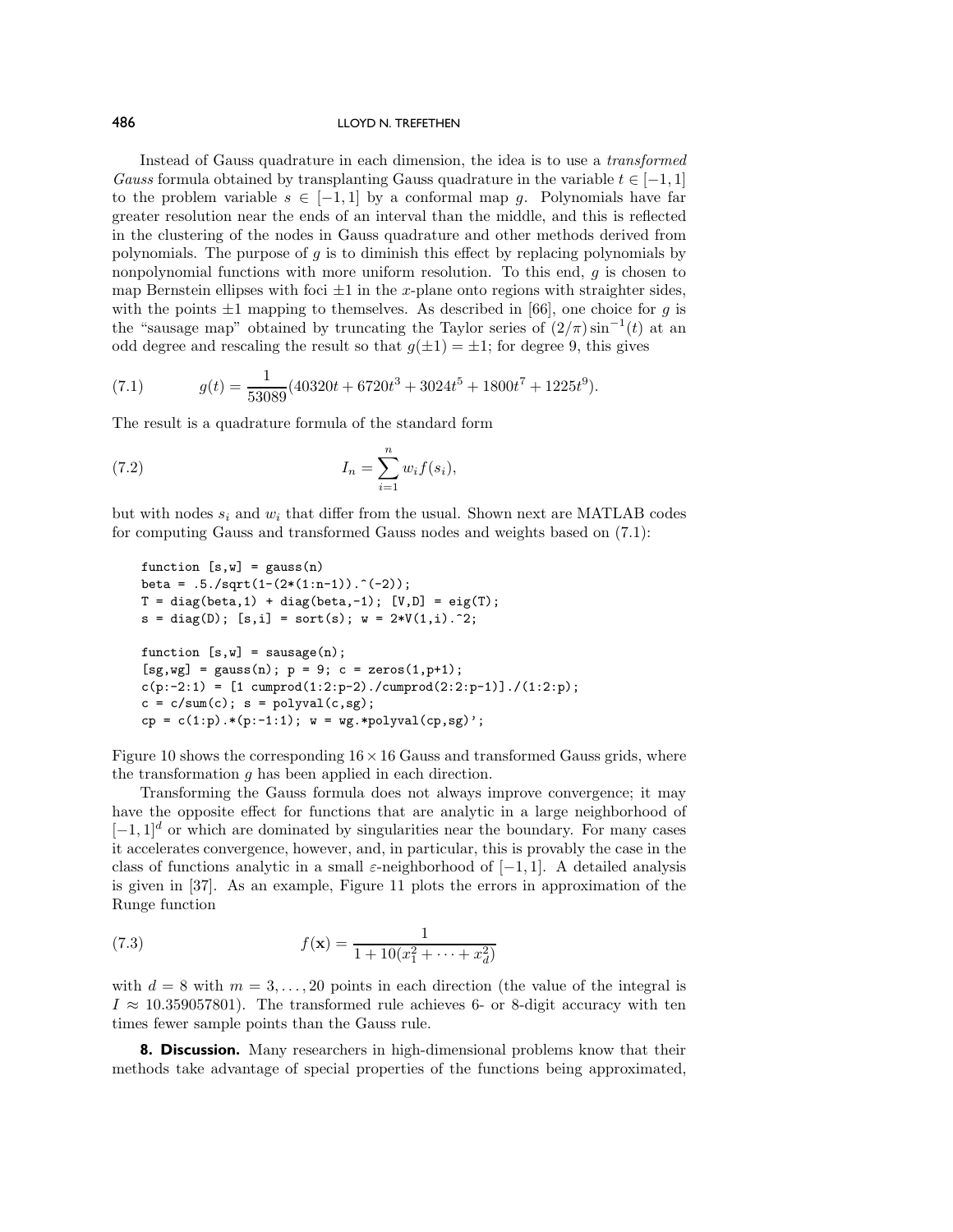#### **ISOTROPY IN THE HYPERCUBE** 487

<span id="page-18-0"></span>

**Fig. 10** 16  $\times$  16 Gauss and transformed Gauss grids in  $[-1, 1]^2$ . The latter, derived from the conformal map [\(7](#page-17-0).1) of a Bernstein ellipse to a region with straighter sides, has approximately 30% better resolution in each dimension [\[37\]](#page-21-22).

<span id="page-18-1"></span>

**Fig. 11** Errors in Gauss and transformed Gauss quadrature for the d-dimensional Runge function  $(7.3)$  $(7.3)$  with  $d = 8$ . The transformed formula requires an order of magnitude fewer sample points. In both cases the error is  $O(\exp(-Cn^{1/d}))$  with  $C > 0$ , but the constant C for the transformed formula is larger.

such as alignment with axes, but this matter is rarely emphasized in print. Indeed, it is startling how many articles contain remarks to the effect that because of the curse of dimensionality, we will now present a method to compress the data—as if the need for compression were synonymous with its possibility! For arbitrary functions, compressing away the curse of dimensionality is probably impossible. The surprise is that in practice it is so often possible after all. By paying more attention to the properties of multivariate functions that lead to this situation, perhaps we can better understand these schemes and improve them.

An interesting contrast is with the subject of Krylov subspace iterations for solving linear systems of equations, which begins with the conjugate gradient method [\[40\]](#page-21-23). Here, it is universally recognized that iteration achieves nothing for arbitrary matrices, and the whole subject is explicitly focused on how to exploit special matrix properties and enhance them with preconditioners [\[69\]](#page-22-19).

In talking with colleagues about this work, I have been fascinated to hear of the many ways in which matters of high-dimensional geometry, and specifically the shape and volume of the hypercube, enter into mathematical and algorithmic research. For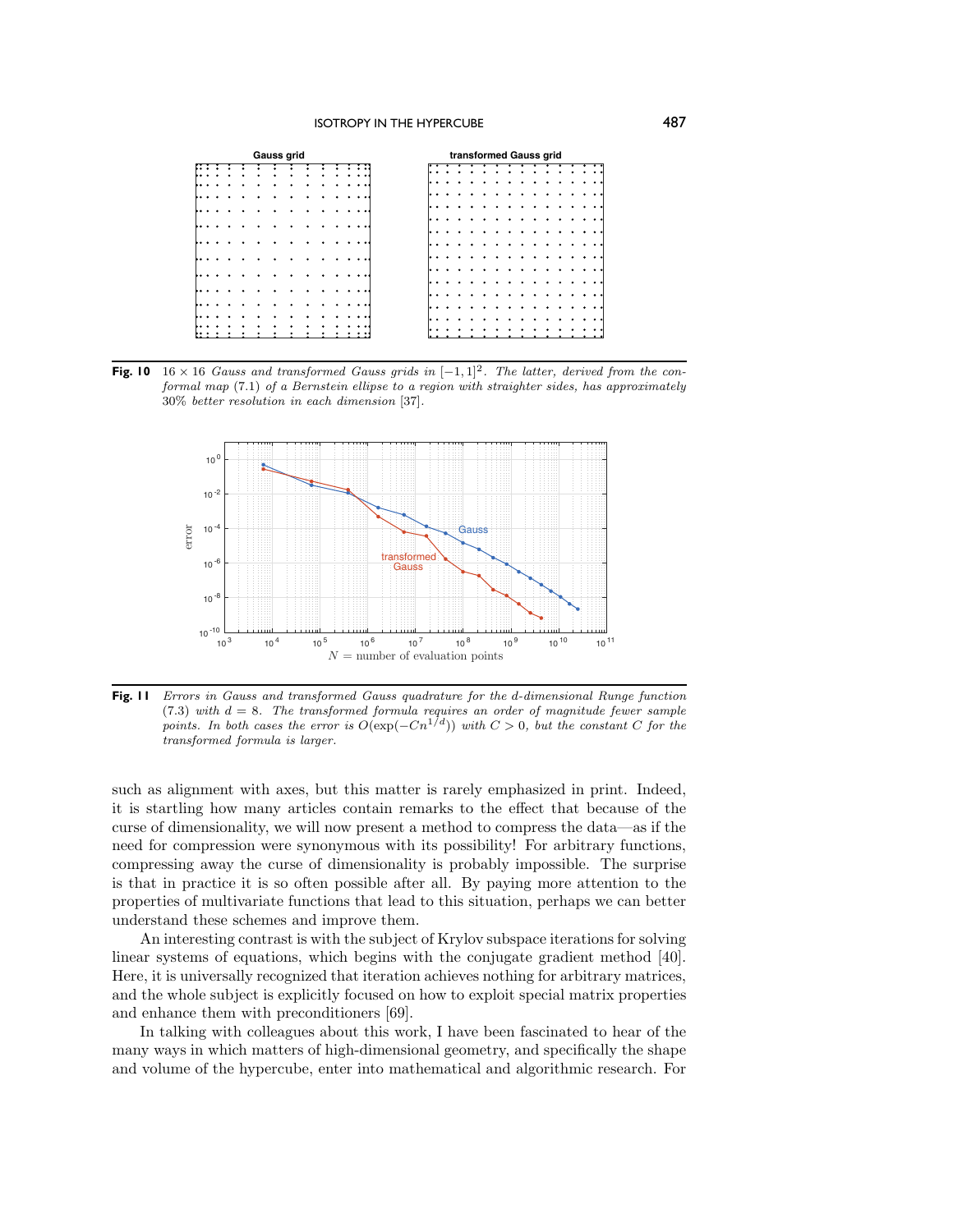example, another field where high-dimensional problems arise is nonlinear optimization. Nick Gould has pointed out to me that the differences between the unit ball in the  $\infty$ -norm (the hypercube) and the 2-norm (the hyperball) have pervasive consequences in optimization, both theoretical and practical. Trust-region algorithms face the basic choice of whether to use balls or cubes [\[16\]](#page-20-21), with advantages on both sides, and the problem of nonconvex quadratic programming is known to be NP-hard in a hypercube but of only polynomial complexity in a hyperball [\[68\]](#page-22-20). High-dimensionality is particularly challenging for global optimization  $[27, 42]$  $[27, 42]$ , where the starting idea, dividing a cube into many small subcubes, has the exponential complexity of tensor product grids, but alternative algorithms, and the theorems that support them, may not be rotationally invariant.

Virtually all the volume of a high-dimensional region is near the boundary, and virtually all the volume of a high-dimensional hypercube is outside the inscribed hypersphere. In this article we have seen the influences of these facts on numerical algorithms. Perhaps a general observation to be made is that the choice to set one's problem in a square or cube, which seems just a matter of convenience in two or three dimensions, may become a matter of exponential significance as  $d \to \infty$ . If the essence of the problem has nothing to do with the hypercube, then one may pay a heavy price for this convenience. Conversely, many problems live naturally in a hypercube—one may think, for example, of constraints of the form  $a \leq x_j \leq b$  in optimization or cubature—and this may entail an anisotropy that is the very reason why fast algorithms are effective.

A related subject that has attracted much attention among purer mathematicians is the phenomenon of concentration of measure [\[48\]](#page-21-26). The theme here is that in a high-dimensional domain such as a hypercube or a hyperball, any set that includes a sizable fraction of the total volume (measure) must come close to almost every point in the region. If you transform a function smoothly to make it zero on the boundary of the hypercube, for example, so that a periodic lattice rule can be applied as discussed in section [4,](#page-6-3) then you have made it close to zero nearly everywhere inside the hypercube—so the cost in the number of grid points needed to resolve the part of the function you care about will probably be exponential.

We close with a passage from the 1961 book by Richard Bellman [\[4,](#page-20-22) p. 94], who coined the famous phrase:

In view of all that we have said in the foregoing sections, the many obstacles we appear to have surmounted, what casts the pall over our victory celebration? It is the curse of dimensionality, a malediction that has plagued the scientist from earliest days.

**Note Added in Proof.** Since this article was written, a theorem has been establishd confirming the observation of section 6. See L. N. Trefethen, "Multivariate Polynomial Approximation in the Hypercube," Proc. Amer. Math. Soc., to appear.

**Acknowledgments.** My interest in multidimensional problems was initiated by stimulating discussions of lattice rules with Ian Sloan and Harald Niederreiter during a sabbatical visit to the University of New South Wales in 1990, and I became personally involved as I worked with Alex Townsend and then Behnam Hashemi here at Oxford to extend Chebfun to two and three dimensions. Most recently I learned of the related cubature problems through discussions with Terry Lyons and Maria Tchernychova, also at Oxford. I thank all of these people for helpful and interesting conversations. Many others have helped me by commenting on drafts of the present paper or in other discussions, including Jared Aurentz (who suggested the term Euclidean degree),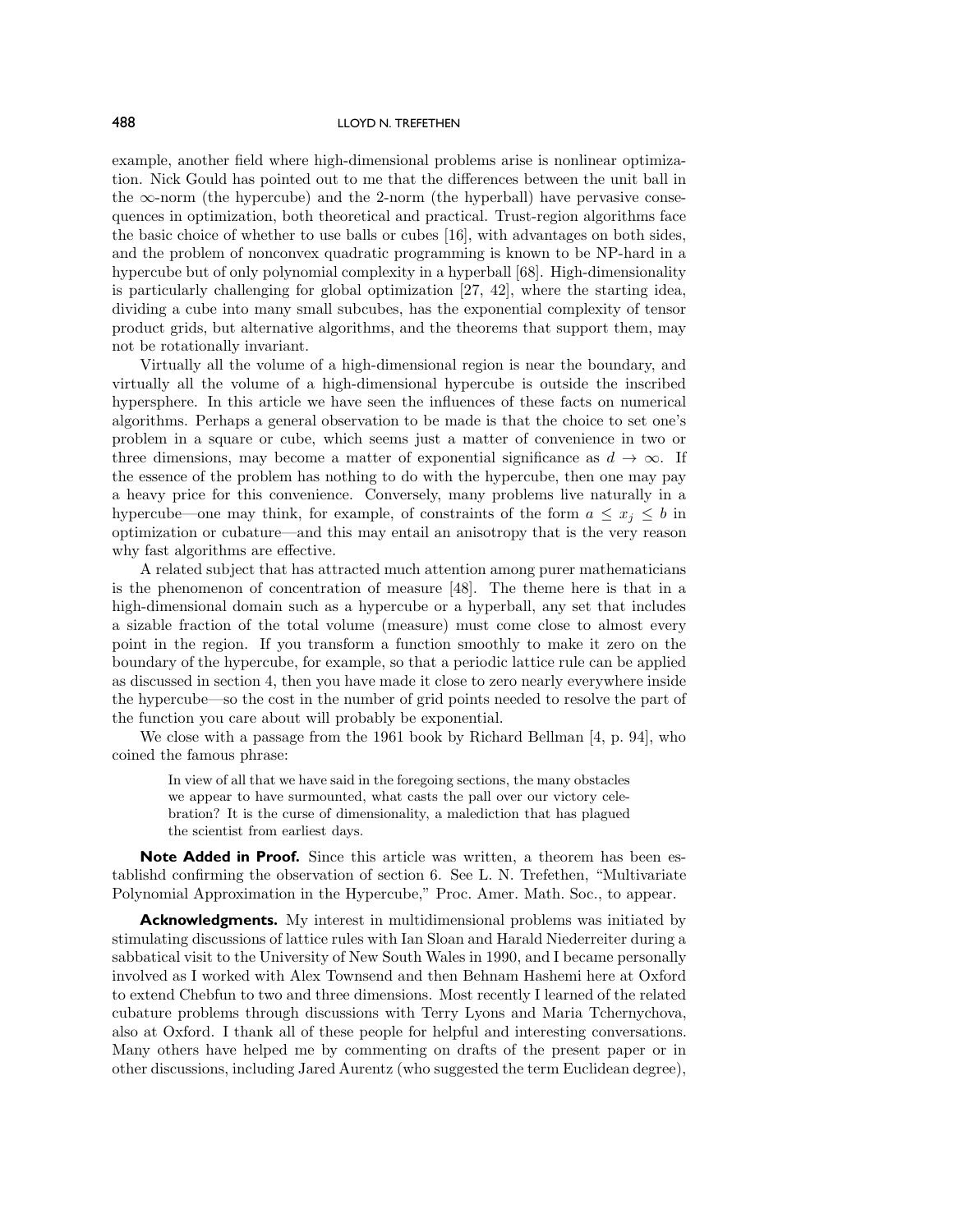Lehel Banjai, Harold Boas, Len Bos, John Burkhardt, Ronald Cools, Carl De Boor, Stefano De Marchi, Sergey Dolgov, Alan Genz, Saman Ghili, Mike Giles, Nick Gould, Nick Hale, Boris Khoromskij, Daniel Kressner, Randy LeVeque, Scott Moe, Hadrien Montanelli, Dirk Nuyens, Asbjørn Riseth, Ian Sloan, Endre Süli, Steve Vavasis, and Zuoxin (Klaus) Wang.

#### **REFERENCES**

- <span id="page-20-13"></span>[1] K. I. Babenko, Approximation of periodic functions of many variables by trigonometric polynomials, Dokl. Akad. Nauk SSSR, 132 (1960), pp. 247–250. (Cited on p. 479)
- <span id="page-20-4"></span><span id="page-20-3"></span>[2] M. Bebendorf, Hierarchical Matrices, Springer, Berlin, 2008. (Cited on pp. 471, 474)
- [3] M. BEBENDORF, Adaptive cross approximation of multivariate functions, Constr. Approx., 34 (2011), pp. 149–179. (Cited on pp. 471, 474)
- <span id="page-20-22"></span>[4] R. Bellman, Adaptive Control Processes: A Guided Tour, Princeton University Press, Princeton, NJ, 1961. (Cited on p. 488)
- <span id="page-20-8"></span>[5] G. BEYLKIN, R. COIFMAN, AND V. ROKHLIN, Fast wavelet transforms and numerical algorithms I, Comm. Pure Appl. Math., 44 (1991), pp. 141–183. (Cited on p. 474)
- <span id="page-20-6"></span>[6] G. BEYLKIN AND M. J. MOHLENKAMP, Algorithms for numerical analysis in high dimensions, SIAM J. Sci. Comput., 26 (2005), pp. 2133–2159, [https://doi.org/10.1137/040604959.](https://doi.org/10.1137/040604959) (Cited on p. 471)
- <span id="page-20-18"></span>[7] L. Bos, M. Caliari, S. De Marchi, M. Vianello, and Y. Xu, Bivariate Lagrange interpolation at the Padua points: The generating curve approach, J. Approx. Theory, 143 (2006), pp. 15–25. (Cited on p. 480)
- <span id="page-20-19"></span>[8] L. Bos, S. DE MARCHI, AND M. VIANELLO, *Trivariate polynomial approximation on Lissajous* curves, IMA J. Numer. Anal., 2016, drw013. (Cited on p. 480)
- <span id="page-20-17"></span>[9] J. Boyd, Chebyshev and Fourier Spectral Methods, 2nd ed. (revised), Dover, Mineola, NY, 2001. (Cited on p. 480)
- <span id="page-20-7"></span>[10] A. BRANDT, Multilevel computations of integral transforms and particle interactions with oscillatory kernels, Comput. Phys. Commun., 65 (1991), pp. 24–38. (Cited on p. 474)
- <span id="page-20-16"></span>[11] H.-J. BUNGARTZ AND M. GRIEBEL, A note on the complexity of solving Poisson's equation for spaces of bounded mixed derivatives, J. Complexity, 15 (1999), pp. 167–199. (Cited on p. 480)
- <span id="page-20-14"></span>[12] H.-J. Bungartz and M. Griebel, Sparse grids, Acta Numer., 13 (2004), pp. 147–269. (Cited on p. 479)
- <span id="page-20-11"></span>[13] R. E. CAFLISCH, Monte Carlo and quasi-Monte Carlo methods, Acta Numer., 7 (1998), pp. 1– 49. (Cited on p. 476)
- <span id="page-20-9"></span>[14] A. P. CALDERON AND A. ZYGMUND, On the existence of certain singular integrals, Acta Math., 88 (1952), pp. 85–139. (Cited on p. 474)
- <span id="page-20-5"></span>[15] O. A. CARVAJAL, F. W. CHAPMAN, AND K. O. GEDDES, *Hybrid symbolic-numeric integration* in multiple dimensions via tensor-product series, in Proceedings of ISSAC'05, M. Kauers, ed., ACM, New York, 2005, pp. 84–91. (Cited on p. 471)
- <span id="page-20-21"></span>[16] A. R CONN, N. I. M. GOULD, AND P. L. TOINT, *Trust-Region Methods*, SIAM, Philadelphia, 2000. (Cited on p. 488)
- <span id="page-20-15"></span>[17] P. R. Conrad and Y. M. Marzouk, Adaptive Smolyak pseudospectral approximations, SIAM J. Sci. Comput., 35 (2013), pp. A2643–A2670, [https://doi.org/10.1137/120890715.](https://doi.org/10.1137/120890715) (Cited on pp. 479, 484)
- <span id="page-20-10"></span>[18] R. COOLS, Constructing cubature formulae: The science behind the art, Acta Numer., 6 (1997), pp. 1–54. (Cited on pp. 475, 478, 480)
- <span id="page-20-20"></span>[19] R. Cools and K. Poppe, Chebyshev lattices, a unifying framework for cubature with Chebyshev weight functions, BIT, 51 (2011), pp. 275–288. (Cited on p. 480)
- <span id="page-20-2"></span>[20] P. G. Constantine, Active Subspaces: Emerging Ideas for Dimension Reduction in Parameter Studies, SIAM, Philadelphia, 2015. (Cited on p. 471)
- <span id="page-20-1"></span>[21] W. DAHMEN, R. DEVORE, L. GRASEDYCK, AND E. SÜLI, Tensor-sparsity of solutions to highdimensional elliptic partial differential equations, Found. Comput. Math., 2015, pp. 1–62. (Cited on pp. 470, 471, 474)
- <span id="page-20-12"></span>[22] J. Dick, F. Y. Kuo, Q. T. Le Gia, D. Nuyens, and C. Schwab, Higher order QMC Petrov– Galerkin discretization for affine parametric operator equations with random field inputs, SIAM J. Numer. Anal., 52 (2014), pp. 2676–2702, [https://doi.org/10.1137/130943984.](https://doi.org/10.1137/130943984) (Cited on p. 477)
- <span id="page-20-0"></span>[23] J. Dick, F. Y. Kuo, and I. H. Sloan, High-dimensional integration: The quasi-Monte Carlo way, Acta Numer., 22 (2013), pp. 133–288. (Cited on pp. 470, 476, 477, 478)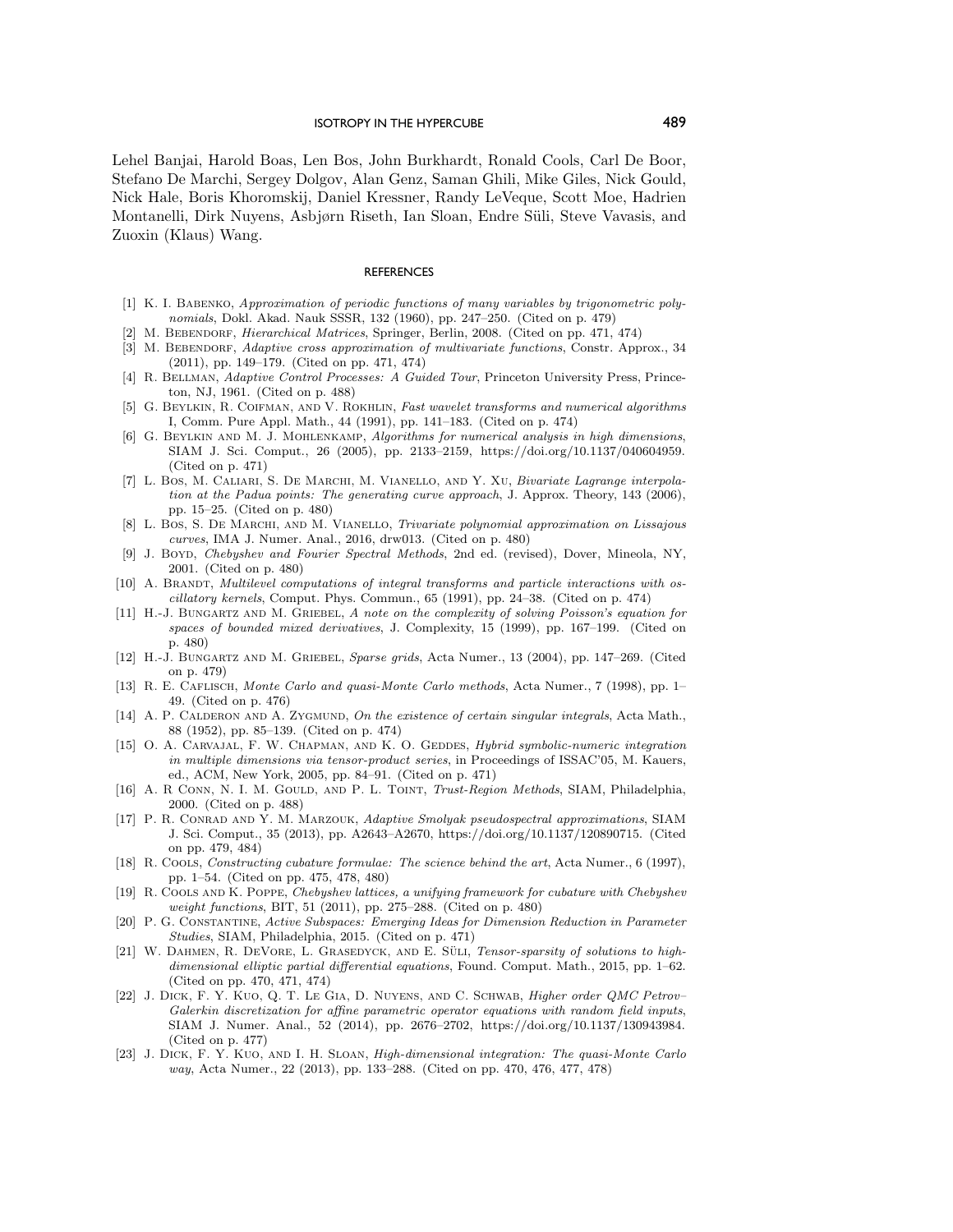- <span id="page-21-18"></span>[24] J. DICK AND F. PILLICHSHAMMER, Digital Nets and Sequences: Discrepancy Theory and Quasi-Monte Carlo Integration, Cambridge University Press, Cambridge, UK, 2010. (Cited on p. 478)
- <span id="page-21-0"></span>[25] P. Drineas, R. Kannan, and M. W. Mahoney, Fast Monte Carlo algorithms for matrices III: Computing a compressed approximate matrix decomposition, SIAM J. Comput., 36 (2006), pp. 184–206, [https://doi.org/10.1137/S0097539704442702.](https://doi.org/10.1137/S0097539704442702) (Cited on p. 471)
- <span id="page-21-6"></span>[26] T. A. DRISCOLL, N. HALE, AND L. N. TREFETHEN, Chebfun User's Guide, Pafnuty Publications, Oxford, UK, 2014. See also [www.chebfun.org.](www.chebfun.org) (Cited on p. 471)
- <span id="page-21-24"></span>[27] J. Fowkes, Bayesian Numerical Analysis: Global Optimization and Other Applications, D. Phil. thesis, Mathematical Institute, University of Oxford, UK, 2011. (Cited on p. 488)
- <span id="page-21-19"></span>[28] T. GODA AND J. DICK, Construction of interlaced scrambled polynomial lattice rules of arbitrary high order, Found. Comput. Math., 15 (2015), pp. 1245–1278. (Cited on p. 478)
- <span id="page-21-1"></span>[29] S. A. Goreinov, I. V. Oseledets, D. V. Savostyanov, E. E. Tyrtyshnikov, and N. L. ZAMARASHKIN, How to find a good submatrix, in Matrix Methods: Theory, Algorithms and Applications, World Scientific, Hackensack, NJ, 2010, pp. 247–256. (Cited on p. 471)
- <span id="page-21-2"></span>[30] A. A. Gorodetsky, S. Karaman, and Y. M. Marzouk, Function-Train: A Continuous Analogue of the Tensor-Train Decomposition, preprint, [https://arxiv.org/abs/1510.09088,](https://arxiv.org/abs/1510.09088) 2015. (Cited on pp. 471, 472)
- <span id="page-21-3"></span>[31] L. GRASEDYCK, D. KRESSNER, AND C. TOBLER, A literature survey of low-rank tensor approximation techniques, GAMM-Mitt., 36 (2013), pp. 53–78. (Cited on pp. 471, 472)
- <span id="page-21-11"></span>[32] L. GREENGARD AND V. ROKHLIN, A fast algorithm for particle simulations, J. Comput. Phys., 73 (1987), pp. 325–348. (Cited on p. 474)
- <span id="page-21-21"></span>[33] M. GRIEBEL AND J. HAMAEKERS, Sparse grids for the Schrödinger equation, ESAIM Math. Model. Numer. Anal., 41 (2007), pp. 215–247. (Cited on p. 484)
- [34] M. GRIEBEL AND H. HARBRECHT, Approximation of bi-variate functions: Singular value decomposition versus sparse grids, IMA J. Numer. Anal., 34 (2014), pp. 28–54. (Not cited)
- <span id="page-21-12"></span>[35] S. Haber, Numerical evaluation of multiple integrals, SIAM Rev., 12 (1970), pp. 481–526, [https://doi.org/10.1137/1012102.](https://doi.org/10.1137/1012102) (Cited on pp. 475, 480)
- <span id="page-21-4"></span>[36] W. Hackbusch, Tensor Spaces and Numerical Tensor Calculus, Springer, New York, 2012. (Cited on pp. 471, 472, 474)
- <span id="page-21-22"></span>[37] N. HALE AND L. N. TREFETHEN, New quadrature formulas from conformal maps, SIAM J. Numer. Anal., 46 (2008), pp. 930–948. (Cited on pp. 485, 486, 487)
- <span id="page-21-8"></span>[38] N. Halko, P.-G. Martinnson, and J. A. Tropp, Finding structure with randomness: Probabilistic algorithms for constructing approximate matrix decompositions, SIAM Rev., 53 (2011), pp. 217–288, [https://doi.org/10.1137/090771806.](https://doi.org/10.1137/090771806) (Cited on p. 471)
- <span id="page-21-7"></span>[39] B. HASHEMI AND L. N. TREFETHEN, Chebfun in three dimensions, SIAM J. Sci. Comput., to appear, [https://doi.org/10.1137/16M1083803.](https://doi.org/10.1137/16M1083803) (Cited on p. 471)
- <span id="page-21-23"></span>[40] M. R. HESTENES AND E. STIEFEL, Methods of conjugate gradients for solving linear systems, J. Research Nat. Bur. Standards, 49 (1952), pp. 409–436. (Cited on p. 487)
- <span id="page-21-15"></span>[41] E. HLAWKA, Funktionen von beschränkter Variation in der Theorie der Gleichverteilung, Ann. Mat. Pura Appl., 54 (1961), pp. 325–333. (Cited on p. 476)
- <span id="page-21-25"></span>[42] R. HORST AND P. M. PARDALOS, Handbook of Global Optimization, Springer, New York, 2013. (Cited on p. 488)
- <span id="page-21-5"></span>[43] B. N. Khoromskij, Tensors-structured numerical methods in scientific computing: Survey on recent advances, Chemometrics and Intelligent Laboratory Systems, 110 (2012), pp. 1–19. (Cited on pp. 471, 472)
- <span id="page-21-9"></span>[44] T. G. KOLDA AND B. W. BADER, Tensor decompositions and applications, SIAM Rev., 51 (2009), pp. 455–500, [https://doi.org/10.1137/07070111X.](https://doi.org/10.1137/07070111X) (Cited on p. 472)
- <span id="page-21-17"></span>[45] N. M. KOROBOV, The approximate computation of multiple integrals, Dokl. Akad. Nauk SSSR, 124 (1959), pp. 1207–1210 (Russian). (Cited on p. 477)
- <span id="page-21-13"></span>[46] A. R. Krommer and C. W. Ueberhuber, Computational Integration, SIAM, Philadelphia, 1998. (Cited on pp. 475, 480)
- <span id="page-21-10"></span>[47] L. DE LATHAUWER, B. DE MOOR, AND J. VANDEWALLE, A multilinear singular value decomposition, SIAM J. Matrix Anal. Appl., 21 (2000), pp. 1253–1278, [https://doi.org/10.1137/](https://doi.org/10.1137/S0895479896305696) [S0895479896305696.](https://doi.org/10.1137/S0895479896305696) (Cited on p. 472)
- <span id="page-21-26"></span>[48] M. LEDOUX, The Concentration of Measure Phenomenon, AMS, Providence, RI, 2001. (Cited on p. 488)
- <span id="page-21-20"></span>[49] J. C. Maxwell, On approximate multiple integration between limits of summation, Proc. Camb. Phil. Soc., 3 (1877), pp. 39–47. (Cited on p. 480)
- <span id="page-21-14"></span>[50] H. NIEDERREITER, Random Number Generation and Quasi-Monte Carlo Methods, SIAM, Philadelphia, 1992. (Cited on pp. 476, 477, 478)
- <span id="page-21-16"></span>[51] E. NOVAK AND H. WOŹNIAKOWSKI, Tractability of Multivariate Problems, I: Linear Information, EMS Tracts Math. 6, Zurich, 2008. (Cited on p. 477)